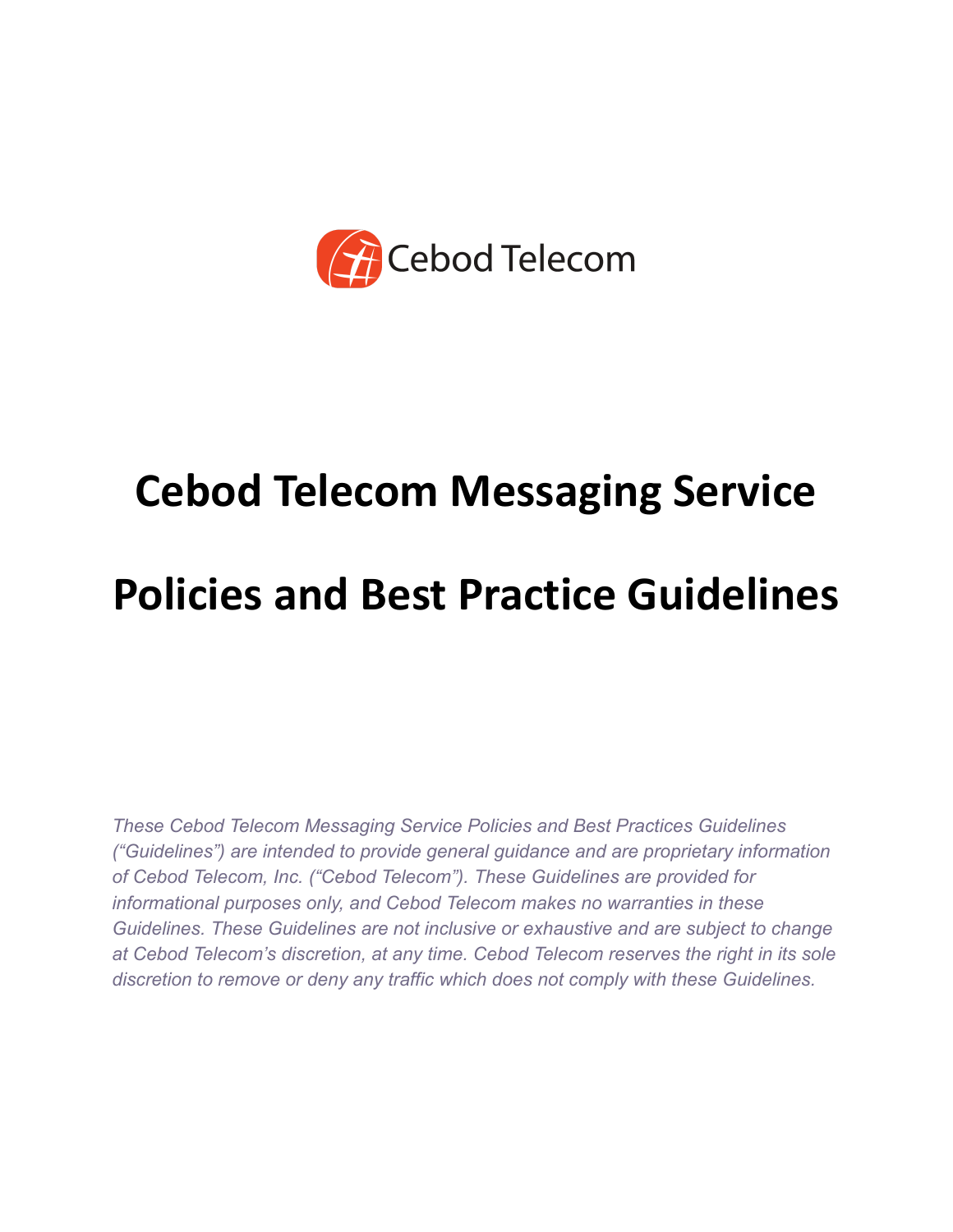# Table of Contents

| 2.0 |  |
|-----|--|
| 3.0 |  |
|     |  |
| 5.0 |  |
| 6.0 |  |
| 7.0 |  |
| 8.0 |  |
| 9.0 |  |
|     |  |

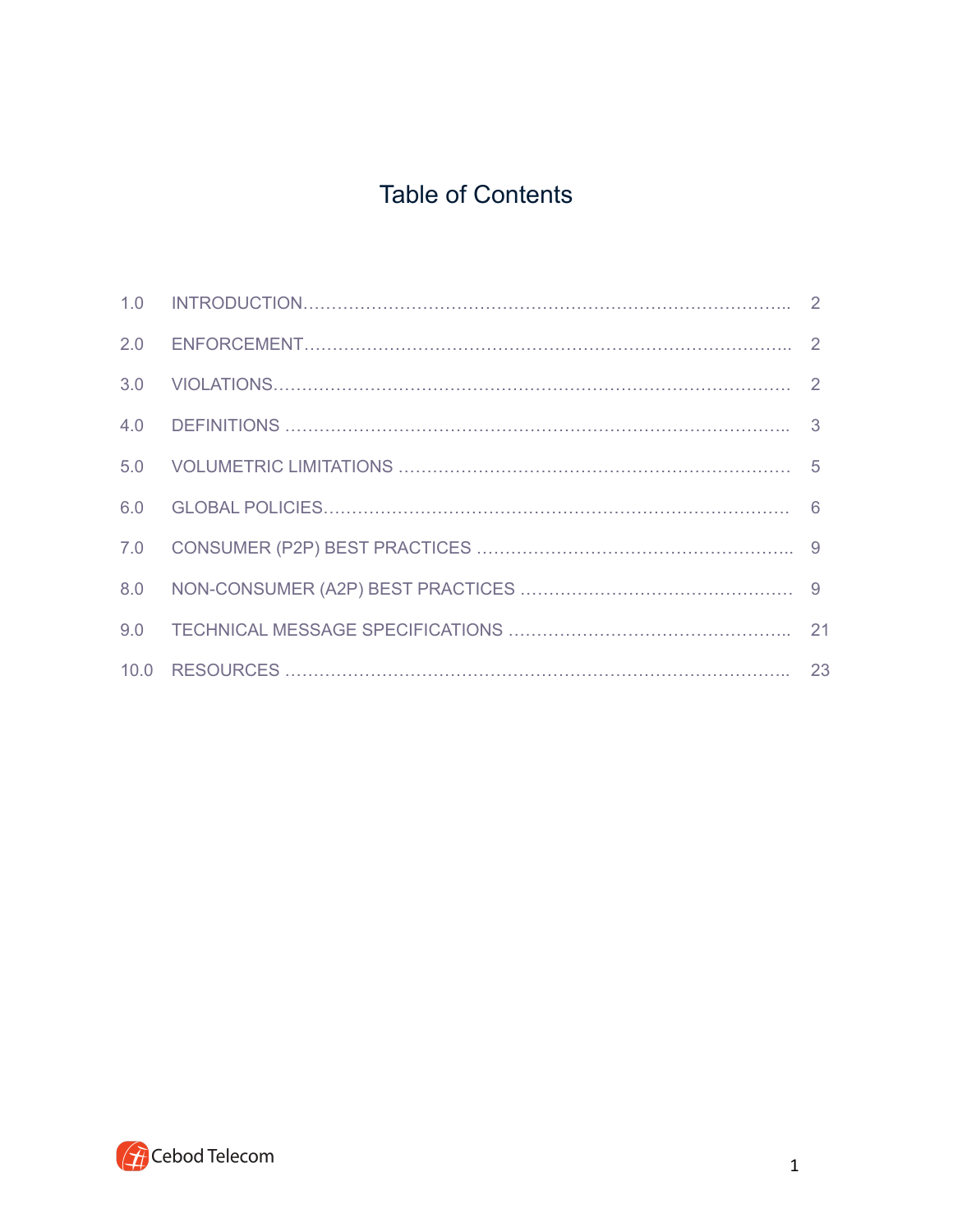# **1.0 Introduction**

The Cebod Telecom messaging solution supports superior quality and high integrity communications. Spam or unwanted messaging is forbidden. To protect consumers and the ecosystem from abuse, Cebod Telecom enforces guidelines designed to promote best practices for exchange of messages.The viability of the messaging ecosystem is dependent on consumer perception of messaging as a trusted and convenient communication environment. These Guidelines are intended to preserve the credibility and utility of the ecosystem.The objective of these Guidelines is to enable wanted messages and prevent unwanted or deceptive messages. While these Guidelines are intended to encourage correct behaviors, the spirit behind them is equally important. Message senders acting in bad faith to thwart or undermine the spirit of these Guidelines should expect to experience penalties.

# **2.0 Enforcement**

Policy enforcement is performed at several points during message delivery including:

- 1. Cebod Telecom policy management systems.
- 2. Aggregator policy management systems (e.g., Sybase, Syniverse, Zipwhip).
- 3. Carrier policy management systems. (e.g., T-Mobile, Verizon Wireless, Sprint, AT&T Wireless)

# **3.0 Violations**

Violations of Guidelines may result in one or more of the following resolutions taken by Cebod Telecom, aggregator or carrier:

- 1. Blocking of individual messages
- 2. Blocking of phone numbers
- 3. Repeated violation may result in termination of messaging or other network services

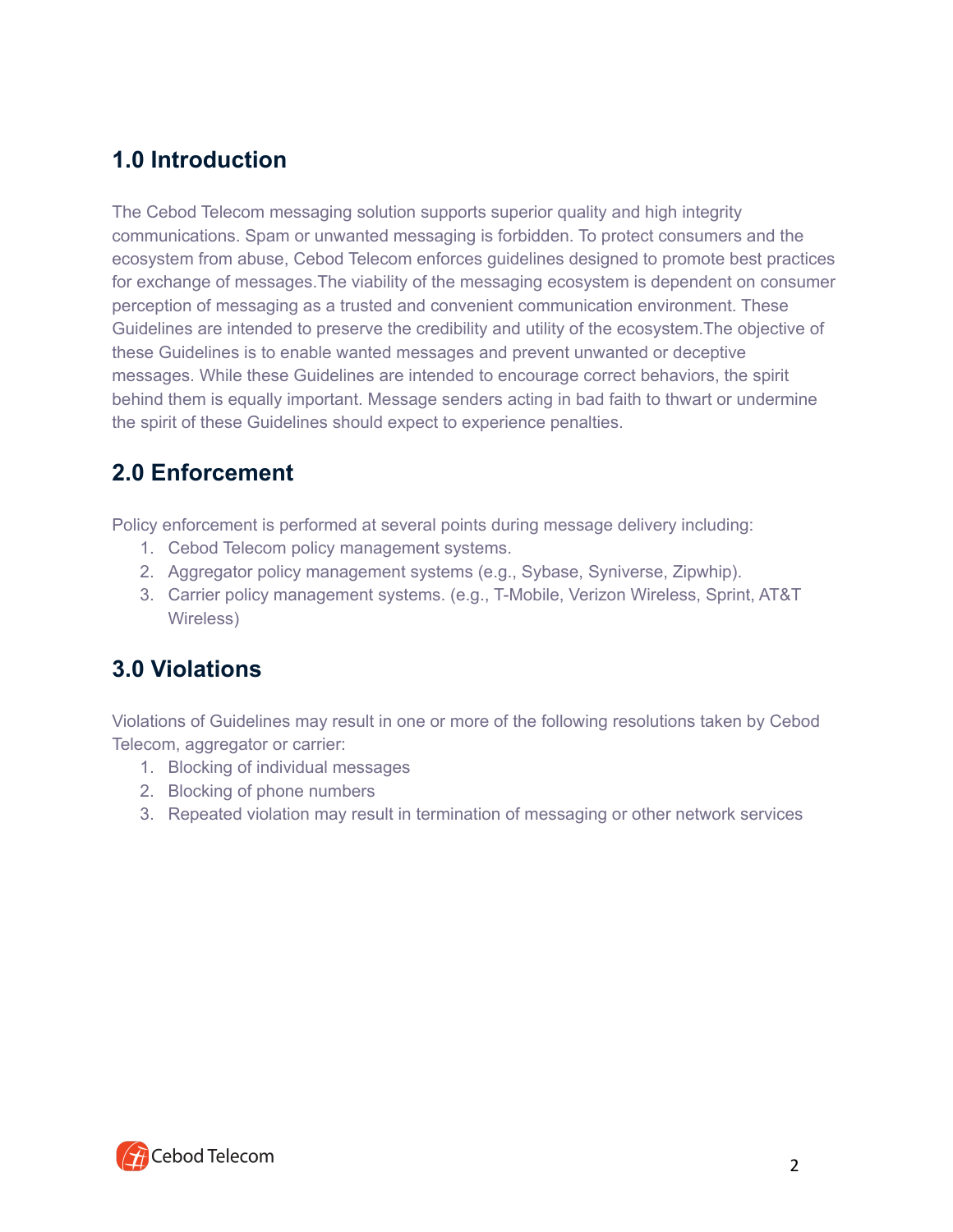# **4.0 Definitions**

*Blacklisting:* Numbers which have sent repeated known spam/unwanted content are subject to automatic blacklisting without notification for up to 30 days. Multiple or repeat offenses may result in permanent blacklisting. Additionally, numbers which have been reported by industry partners for spam/unwanted content may also be subject to permanent blacklisting.

**Consumer:** An individual person who subscribes to specific wireless messaging services or messaging applications. Consumers do not include agents of businesses, organizations or entities which send messages to consumers. Consumers are natural persons with uniquely assigned phone numbers (long codes i.e. local phone numbers) which can be dialed.

*Non-Consumer:* A business, organization or entity which uses messaging to communicate with consumers. Examples may include, but are not limited to, large-to-small businesses, financial institutions, schools, medical practices, customer service entities, non-profit organizations and political campaigns.

*Consumer Person-to-Person (P2P):* Consumer (P2P) messaging is sent by a consumer to one or more consumers and is consistent with typical consumer operation (i.e., message exchanges are consistent with conversational messaging among consumers). Some consumers utilize automation to assist in responding to communications. For example, a consumer may direct their messaging service to auto reply to a phone call in order to inform the caller about the consumer's status (e.g., "I'm busy" or "Driving now, can't talk"). Such use of automation to assist consumers in their composition and sending of messages falls within the attributes of typical consumer operation. In contrast, automation in whole or in part used by non-consumers to facilitate messaging is not typical consumer operation.

*Non-Consumer Application-to-Person (A2P):* Messages sent from an application, typically web-based, to a mobile subscriber. Some common use cases include two-factor authentication (2FA), travel notifications, banking alerts or marketing messages. A2P delivery methods are either via toll-free messaging service or soon to be implemented 10DLC (10-digit long code).

*Fingerprinting:* The process of extracting data points from identified spam content is known as "fingerprinting". Once message content has been fingerprinted as spam, all content found to be correlated to that fingerprint will be blocked in the future. Fingerprints do not expire or age out of existence.

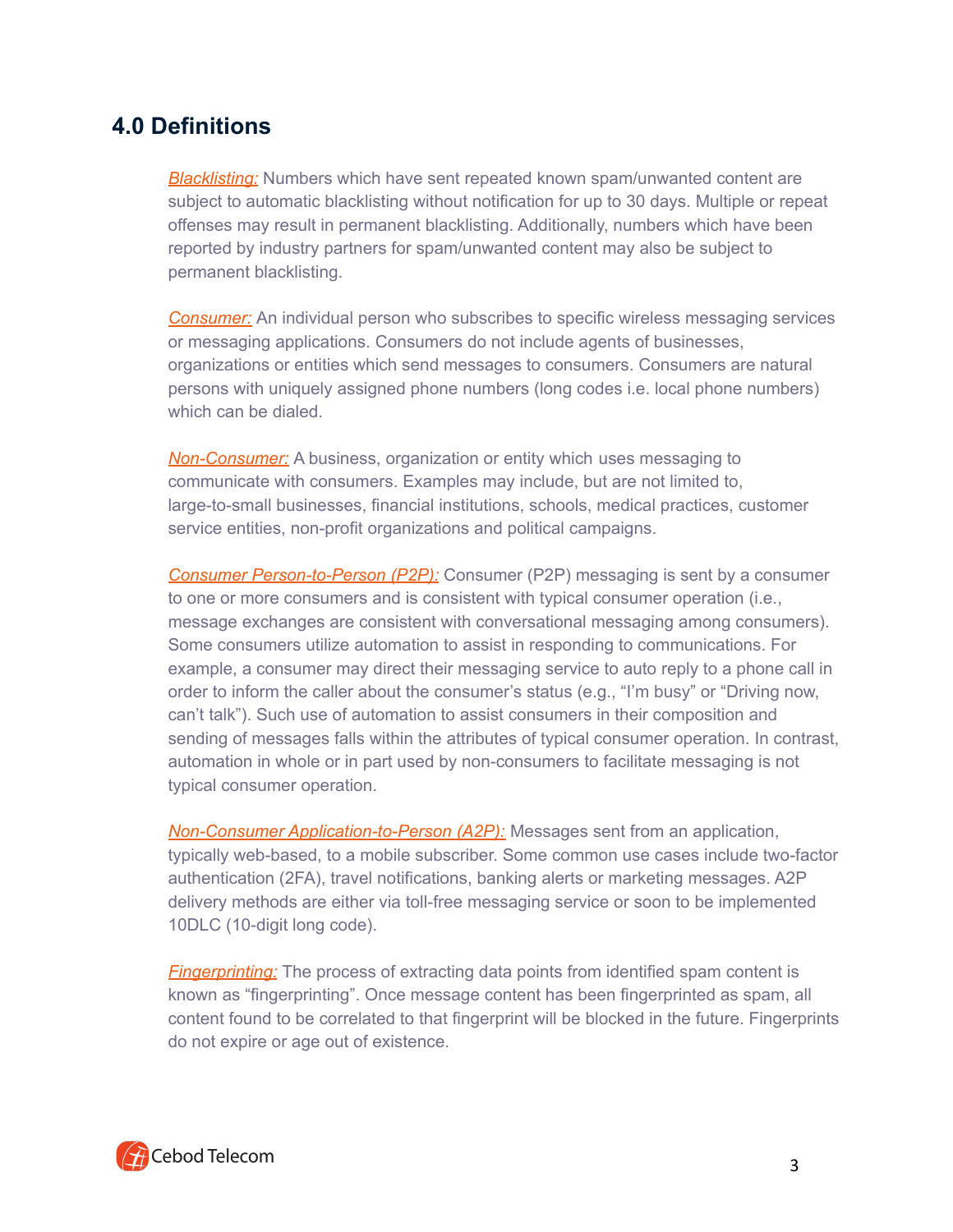*MM4:* MM4 is a 3GPP protocol for MMS service which covers the routing of an MMS from an originator MMS relay/server to a recipient MMS relay/server. MM4 is based on SMTP (email) protocol. MM4 is an extension of Internet simple mail transport protocol (SMTP) according to STD 10 (RFC 2821).

*Multimedia Message Service (MMS):* Facilitates group messaging and allows for the exchange of multimedia content between mobile devices including video, pictures and audio.

*REST API:* Application programing interface (API) used to establish messaging connectivity for sending and receiving messages and other service-related access.

**Short Message Service (SMS):** Commonly known as "text messaging" is a service for sending and receiving messages of up to 160 characters to mobile devices. Longer messages will be fragmented into smaller message fragments. Maximum character length per message fragment varies depending on the character set used in the body of the message, whether GSM default alphabet or Unicode.

*Short Message Peer-to-Peer (SMPP):* SMPP is an open, industry standard Internet protocol designed to provide a flexible data communication interface for the transfer of SMS messages between external short messaging entities (ESME), routing entities (RE) and short message service centers (SMSC).

*Unwanted Messages:* May include, but are not limited to, unsolicited bulk commercial messages (i.e., spam); "phishing" messages intended to access private or confidential information through deception; other forms of abusive, harmful, malicious, unlawful or otherwise inappropriate messages; and messages which require an opt-in but did not obtain such opt-in (or such opt-in was revoked)

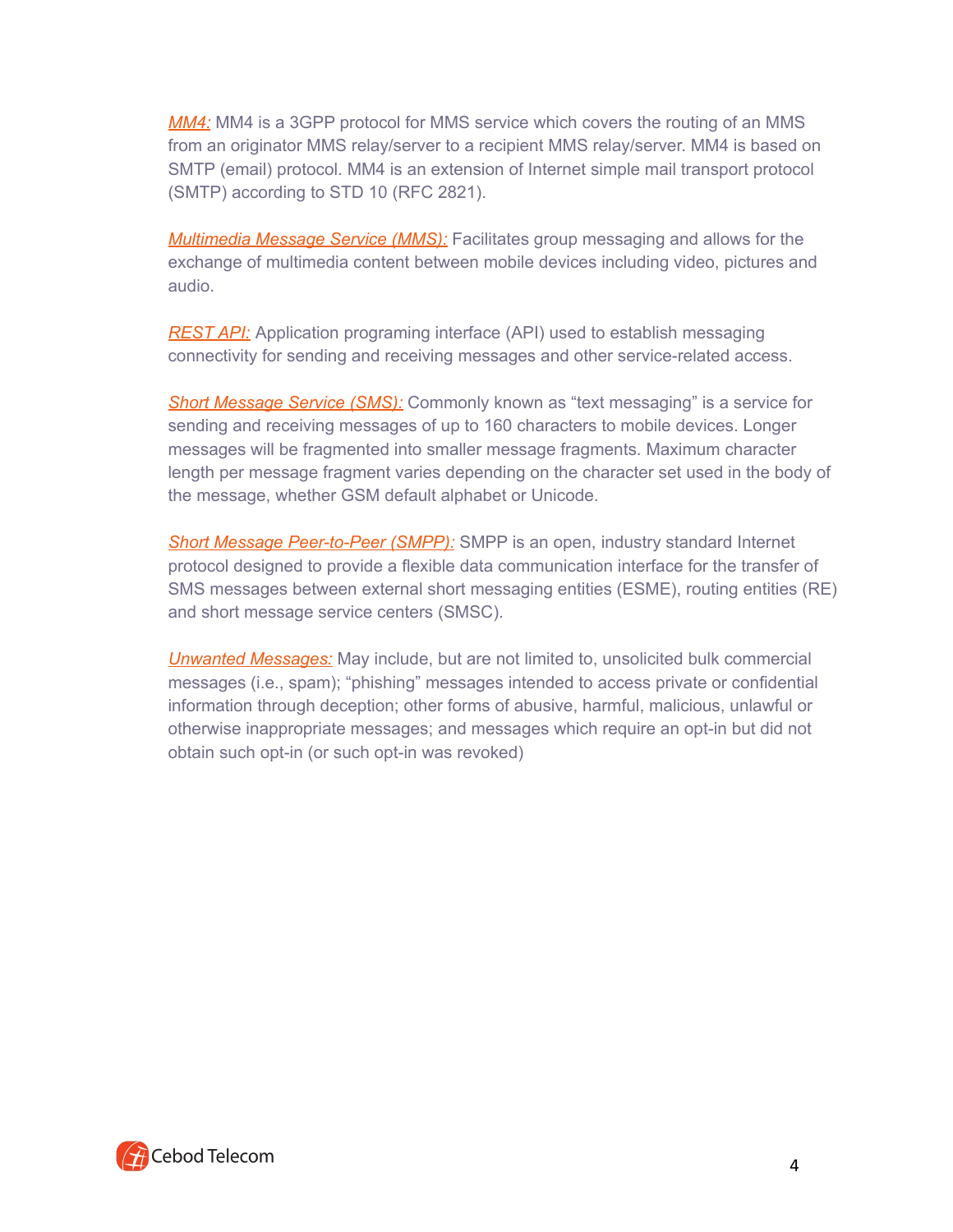# **5.0 Volumetric Limitations**

## *5.1 Global Settings*

Cebod Telecom messaging customers will be limited on messaging volume as follows:

#### *5.1.1 SMPP and MM4*

- 100 SMS messages per second (6,000 messages per minute) per bind
- 20 MMS messages per second per SMTP peer

#### *5.1.2 REST API*

• Global account level throttles are not enforced currently. REST (representational state transfer)-based messages are managed at the originating number level and are limited currently to one message per 200ms per single originating phone number (five messages per second per single originating phone number).

# *5.2 Source Number Settings (applicable to both SMS and MMS)*

#### *5.2.1 Consumer Person-to-Person (P2P)*

- 60 messages per minute from a single originating phone number
- 100 distinct recipients/terminating phone numbers per messages
- 1,000 messages per 24 hours from a single originating phone number
- 1:1 ratio of outgoing to incoming messages per phone number with some latitude in either direction 25 repetitive messages
- One phone number assigned to or utilized by a single consumer

## *5.2.2 Non-Consumer Application-to-Person (A2P) Using Toll-Free and 10DLC (10-digit) Phone Numbers*

- A2P enabled operator destinations (AT&T, Verizon, T-Mobile, Sprint, etc.)
- No additional defined per single originating toll-free number velocity cap, see global thresholds listed above
- Depending on A2P 10DLC campaign registration with AT&T, transactions per second (TPS) is based on approved campaign class
- T-Mobile is expected to adopt A2P 10DLC based on brand

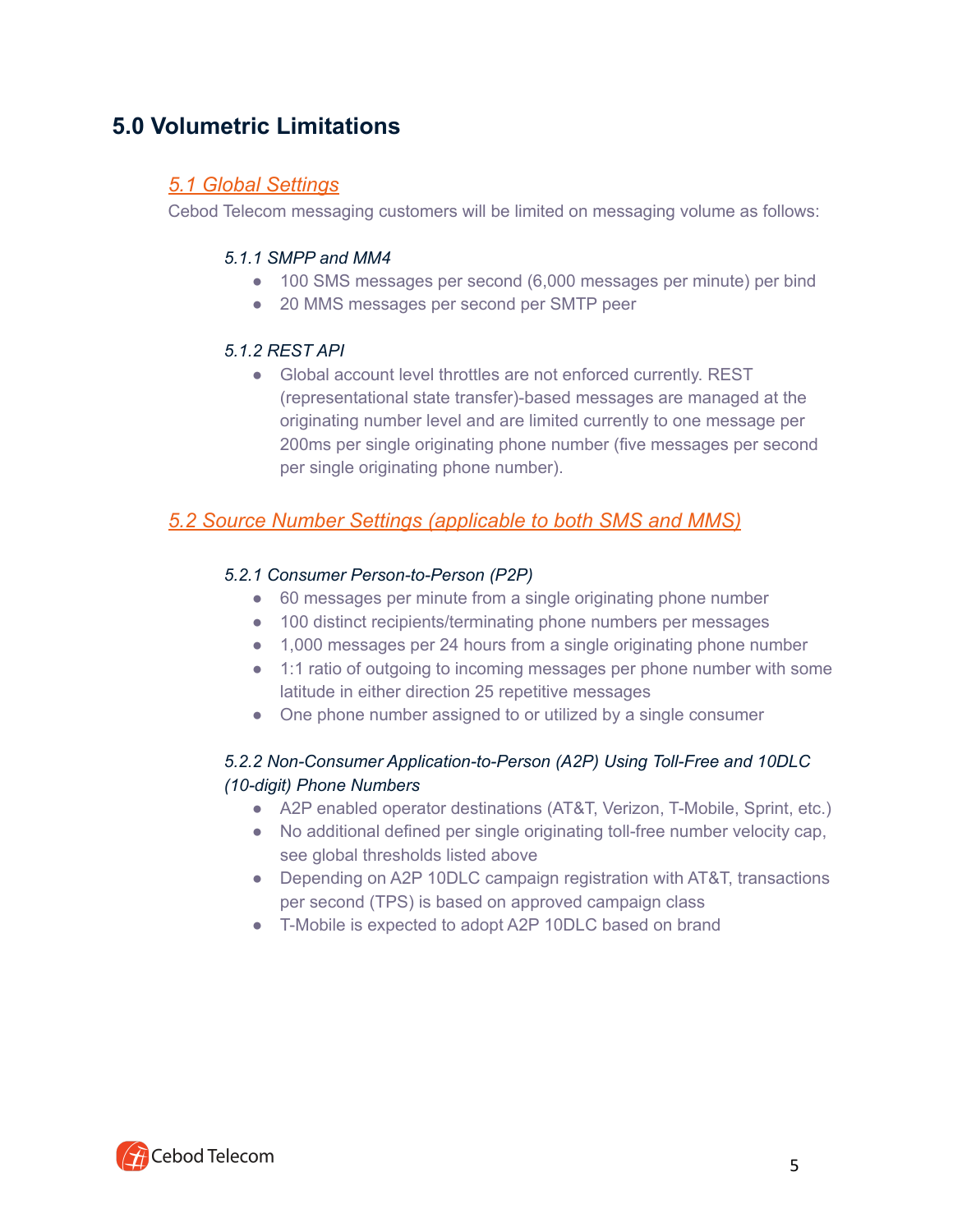# **6.0 Global Policies**

# *6.1 General Rules of Content*

Message senders should take affirmative steps and employ tools which monitor and prevent unwanted message content, including content which:

- Is unlawful, harmful, abusive, malicious, misleading, harassing, violent, obscene/illicit or defamatory
- Is deceptive (e.g., phishing messages intended to access private or confidential information), including deceptive links
- Invades privacy
- Causes safety concerns
- Incites harm, discrimination, hate or violence
- Intended to intimidate
- Includes malware
- Threatens consumers
- Does not meet age-gating requirements

## *6.2 Political Use Cases*

Political messaging will be evaluated on a case-by-case basis. Such discretion will not be exercised with the intent of favor or disfavor of any political party or candidate. Due to high volumes of consumer complaints, messages containing the following content are not appropriate and may be blocked by carriers if sent over either P2P or A2P (toll-free/10DLC) messaging, regardless of opt-in status:

- Spoofing messages or snowshoed content across multiple numbers
- Data sharing between message senders
- Malicious content
- Phishing content

#### *6.3 Inappropriate Use Cases*

Due to high volumes of consumer complaints, messages containing the following content are not appropriate and may be blocked by carriers if sent over either P2P or A2P (toll-free/10DLC) messaging, regardless of opt-in status. If messaging traffic is identified by a provider as associated with one of the following use cases, there will be little that Cebod Telecom can do to assist in the removal of blocking.

• Social marketing

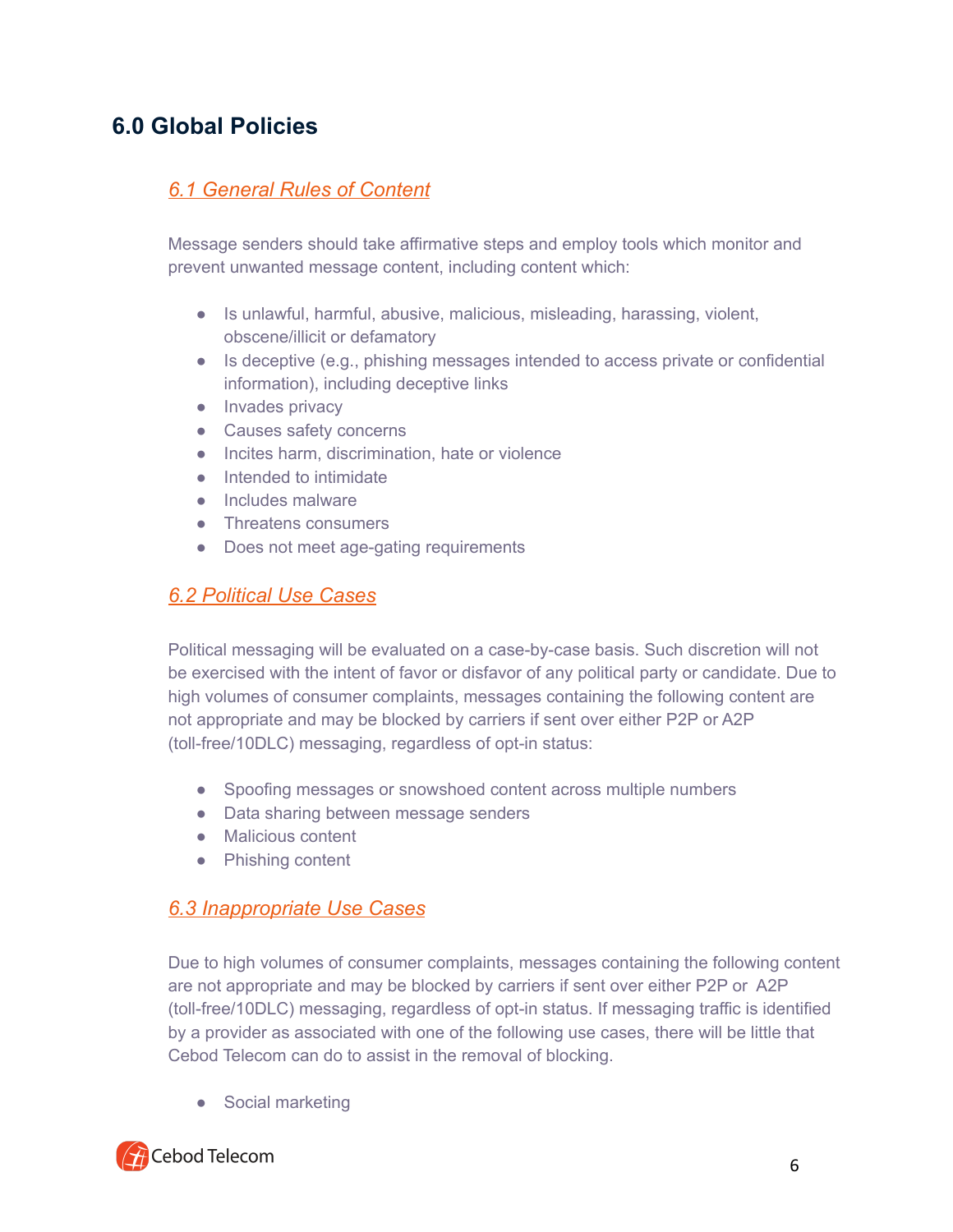- Collections
- Financial services, whether account notifications, marketing, collections or billing for:
	- High-risk/subprime lending/credit card companies
	- Auto loans
	- Mortgages
	- Payday loans
	- Short-term loans
	- Student loans
	- Debt consolidation/reduction/forgiveness
- Insurance
	- Car Insurance
	- Health Insurance
- Gambling, Casino, and Bingo
- Gift cards
- Sweepstakes
- Free prizes
- Investment opportunities
- Lead generation
- Recruiting
- Commission programs
- Credit repair
- Tax relief
- Illicit or illegal substances (including Cannabis)
- Work from home
- Get rich quick
- UGGS and RayBan campaigns
- Phishing
- Fraud or scams
- Cannabis
- Deceptive marketing
- SHAFT: Sex, Hate, Alcohol, Firearms or Tobacco

## *6.4 Additional Prohibited Practices*

#### *6.4.1 Snowshoe Messaging*

Snowshoe sending is a technique used to send messages from more source phone numbers or short codes than are needed to support an application's function. This technique is often used to dilute reputation metrics and evade filters. Message senders should not engage in snowshoe messaging. Service providers should also take measures to prevent snowshoe messaging. Certain

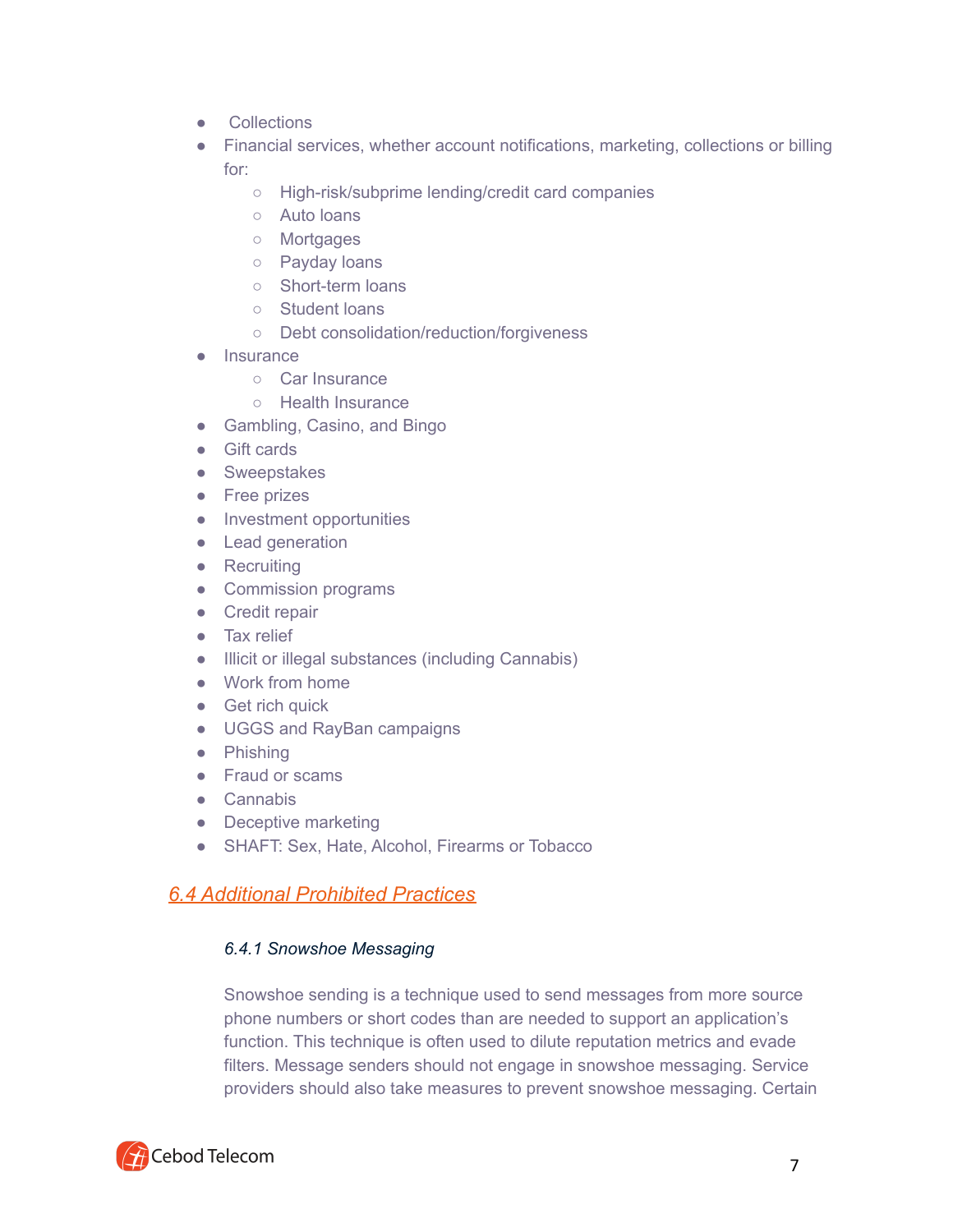cases with similar campaigns may use different numbers. In that case, it is important for message senders to identify their messages with a distinct brand and URL naming convention. If there is any doubt about campaign content, we suggest submitting use case proposals or questions to Cebod Telecom's messaging team.

#### *6.4.2 Proxy Numbers*

Message senders might utilize a phone number as a proxy number, which functions as a relay point between possibly large sets of phone numbers and/or frequently changing phone numbers in certain wireless messaging use cases. For example, a driver for a ride-sharing service may need to communicate with a prospective passenger to confirm a pick-up location. The proxy phone number functions as a conference call bridge phone number, allowing the driver and passenger to communicate without either party having to reveal their personal phone number. A 10-digit NANP phone number used as a proxy is typically a means to connect two individuals, but proxy numbers are commonly reused in a way which may create volumes of messaging traffic exceeding typical consumer operation. Given the use of proxy numbers to facilitate bulk messaging traffic among multiple 10-digit NANP phone numbers, the proxy number qualifies as non-consumer (A2P) messaging traffic and may be subject to additional validation, vetting and monitoring.

#### *6.4.3 Spoofing Phone Numbers*

Message number spoofing includes the ability of a message sender to cause a message to display an originating number for the message, which is not assigned to the message sender, or when a message sender originates a message through a service provider other than the service provider to which reply messages will be delivered or received. Message number spoofing should be avoided and should comply with all applicable laws.

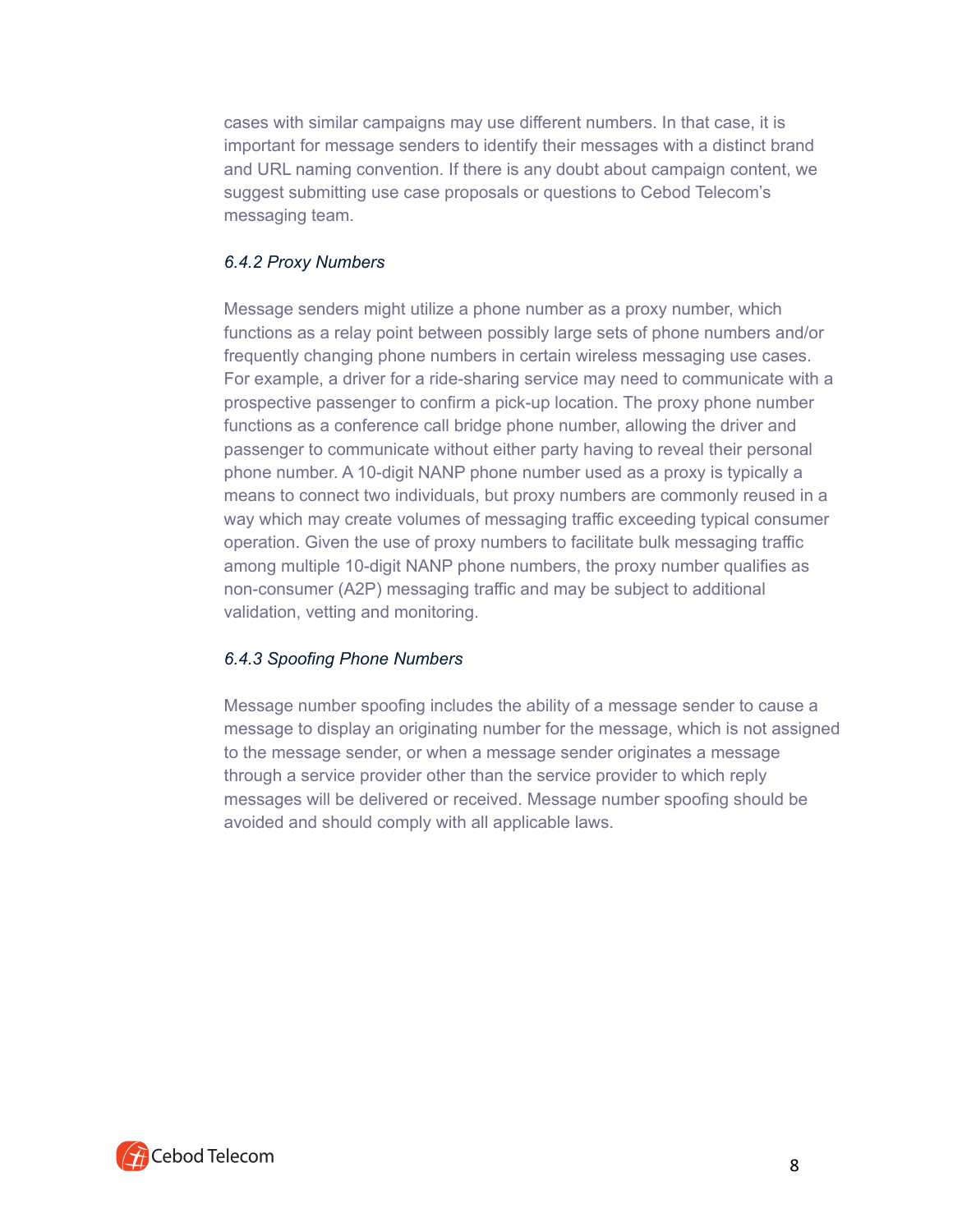# **7.0 Consumer (P2P) Best Practices**

Consumer (P2P) messaging is sent by a consumer to one or more consumers and is consistent with typical consumer operation (i.e., message exchanges are consistent with conversational messaging among consumers). Consumers do not include agents of businesses, organizations or entities which send messages to consumers.

# **8.0 Non-Consumer (A2P) Best Practices**

## *8.1 Consumer Consent*

The messaging ecosystem should operate consistent with relevant laws and regulations, such as the TCPA and associated FCC regulations regarding consumer consent for communications. Regardless of whether these rules apply and to maintain consumer confidence in messaging services, non-consumer (A2P) message senders should:

- Obtain a consumer's consent to receive messages generally;
- Obtain a consumer's express written consent to specifically receive marketing messages; and
- Ensure consumers have the ability to revoke consent.

Consent may vary upon the type of message content exchanged with a consumer. The following table provides examples of the types of messaging content and the associated consent that should be expected. The examples below do not constitute or convey legal advice and should not be used as a substitute for obtaining legal advice from qualified counsel. Reference to "business" below is used as an example of a non-consumer (A2P) message sender. Individual service providers may adopt additional consumer protection measures for non-consumer (A2P) message senders, which may include, for example, campaign pre-approval, service provider vetting, in-market audits, or unwanted message filtering practices which are tailored to facilitate the exchange of wanted messaging traffic.

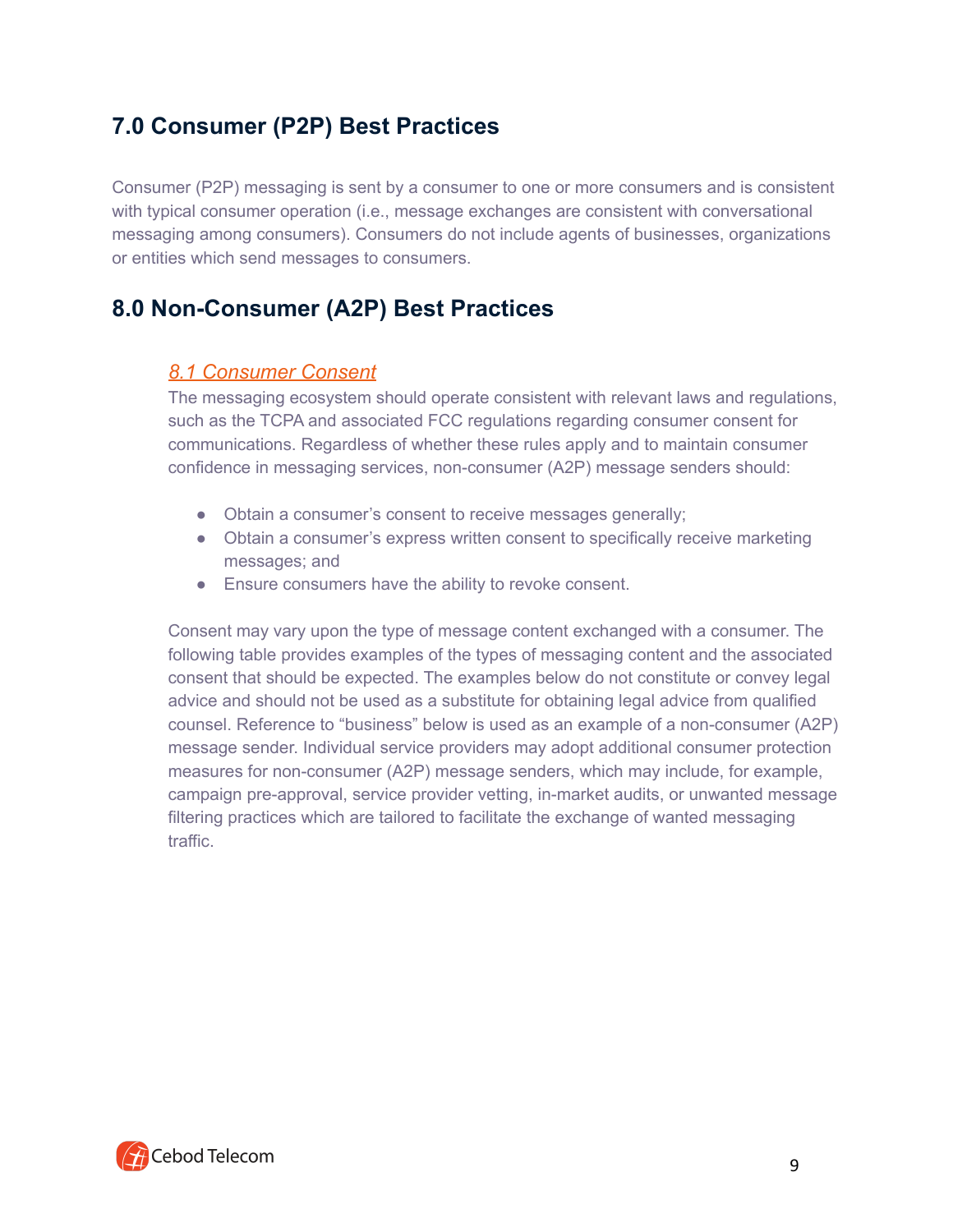| <b>Types of Messaging Content &amp; Associated Consent Principles</b>                                                                                                                                                                                                                                                                                                             |                                                                                                                                                                                                                                                                                                                                                                                                                                                            |                                                                                                                                                                                                                                                                                                                                                                                                                                                                                                                         |  |  |  |  |  |
|-----------------------------------------------------------------------------------------------------------------------------------------------------------------------------------------------------------------------------------------------------------------------------------------------------------------------------------------------------------------------------------|------------------------------------------------------------------------------------------------------------------------------------------------------------------------------------------------------------------------------------------------------------------------------------------------------------------------------------------------------------------------------------------------------------------------------------------------------------|-------------------------------------------------------------------------------------------------------------------------------------------------------------------------------------------------------------------------------------------------------------------------------------------------------------------------------------------------------------------------------------------------------------------------------------------------------------------------------------------------------------------------|--|--|--|--|--|
| <b>Conversational</b>                                                                                                                                                                                                                                                                                                                                                             | <b>Informational</b>                                                                                                                                                                                                                                                                                                                                                                                                                                       | <b>Promotional</b>                                                                                                                                                                                                                                                                                                                                                                                                                                                                                                      |  |  |  |  |  |
| Conversational messaging is<br>a back-and-forth conversation<br>which takes place via text. If a<br>Consumer texts a business<br>first and the business<br>responds quickly with a single<br>message, then it is likely<br>conversational. If the<br>consumer initiates the<br>conversation and the<br>business simply responds,<br>then no additional permission<br>is expected. | Informational messaging is<br>when a consumer gives their<br>phone number to a business<br>and asks to be contacted in<br>the future. Appointment<br>reminders, welcome texts,<br>and alerts fall into this<br>category because the first text<br>sent by the business fulfills<br>the consumer's request. A<br>consumer needs to agree to<br>receive texts for a specific<br>informational purpose when<br>they give the business their<br>mobile number. | Promotional messaging is a<br>message sent which contains<br>a sales or marketing<br>promotion. Adding a call-to<br>action (e.g., a coupon code to<br>an informational text) may<br>place the message in the<br>promotional category. Before<br>a business sends promotional<br>messages, the consumer<br>should agree in writing to<br>receive promotional texts.<br>Businesses which already ask<br>consumers to sign forms or<br>submit contact information<br>can add a field to capture the<br>consumer's consent. |  |  |  |  |  |
| First message is only sent by<br>a consumer                                                                                                                                                                                                                                                                                                                                       | First message is sent by the<br>consumer or business                                                                                                                                                                                                                                                                                                                                                                                                       | First message is sent by the<br>business                                                                                                                                                                                                                                                                                                                                                                                                                                                                                |  |  |  |  |  |
| Two-way conversation                                                                                                                                                                                                                                                                                                                                                              | One-way alert or two-way<br>conversation                                                                                                                                                                                                                                                                                                                                                                                                                   | One-way alert                                                                                                                                                                                                                                                                                                                                                                                                                                                                                                           |  |  |  |  |  |
| Message responds to a<br>specific request                                                                                                                                                                                                                                                                                                                                         | Message contains information                                                                                                                                                                                                                                                                                                                                                                                                                               | Message promotes a brand,<br>product, or service                                                                                                                                                                                                                                                                                                                                                                                                                                                                        |  |  |  |  |  |
|                                                                                                                                                                                                                                                                                                                                                                                   |                                                                                                                                                                                                                                                                                                                                                                                                                                                            | Prompts consumer to buy<br>something, go somewhere, or<br>otherwise take action                                                                                                                                                                                                                                                                                                                                                                                                                                         |  |  |  |  |  |
| <b>IMPLIED CONSENT</b><br>If the consumer initiates the<br>text message exchange and<br>the business only responds to<br>each consumer with relevant<br>information, then no verbal or<br>written permission is<br>expected.                                                                                                                                                      | <b>EXPRESS CONSENT</b><br>The consumer should give<br>express permission before a<br>business sends them a text<br>message. Consumers may<br>give permission over text, on<br>a form, on a website or<br>verbally. Consumers may also<br>give written permission.                                                                                                                                                                                          | <b>EXPRESS WRITTEN</b><br><b>CONSENT</b><br>The consumer should give<br>express written permission<br>before a business sends them<br>a text message. Consumers<br>may sign a form, check a box<br>online, or otherwise provide<br>consent to receive<br>promotional text messages.                                                                                                                                                                                                                                     |  |  |  |  |  |

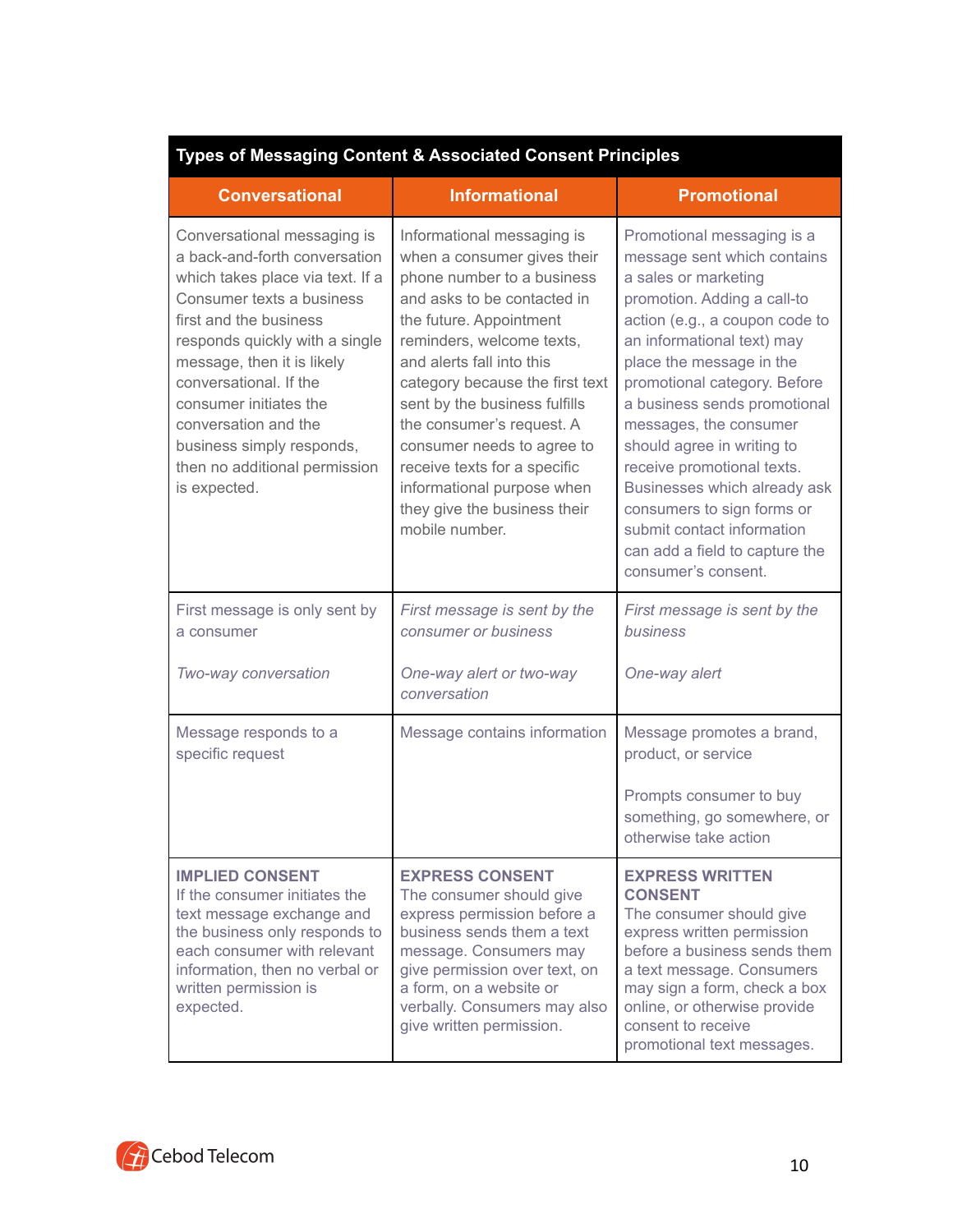# *8.2 Clear and Conspicuous Calls-to-Action*

A "call-to-action" is an invitation to a consumer to opt-in to a messaging campaign. The call-to-action for a single-message program can be simple. The primary purpose of disclosures is to ensure that a consumer consents to receive a message and understands the nature of the program. Message senders should display a clear and conspicuous call-to-action with appropriate disclosures to consumers about the type and purpose of the messaging consumers will receive.

A call-to-action should ensure consumers are aware of:

- The program or product description;
- The phone number(s) or short code(s) from which messaging will originate;
- The specific identity of the organization or individual being represented in the initial message;
- Clear and conspicuous language about opt-in and any associated fees or charges; and
- Other applicable terms and conditions (e.g., how to opt-out, customer care contact information and any applicable privacy policy).

Calls-to-action and subsequent messaging should not contain any deceptive language, and opt-in details should not be obscured in terms and conditions (especially terms related to other services).

# *8.3 Consumer Opt-In*

Message senders should support opt-in mechanisms, and messages should be sent only after the consumer has opted-in to receive them. Opt-in procedures reduce the likelihood that a consumer will receive an unwanted message. It can also help prevent messages from being sent to a phone number which does not belong to the consumer who provided the phone number (e.g., a consumer purposefully or mistakenly provides an incorrect phone number to the message sender).

- Depending upon the circumstances, a consumer might demonstrate opt-in consent to receive messaging traffic through several mechanisms, including but not limited to:
	- Entering a phone number through a website;
	- Clicking a button on a mobile webpage;
	- Sending a message from the consumer's mobile device that contains an advertising keyword;
	- Initiating the text message exchange in which the message sender replies to the consumer only with responsive information;

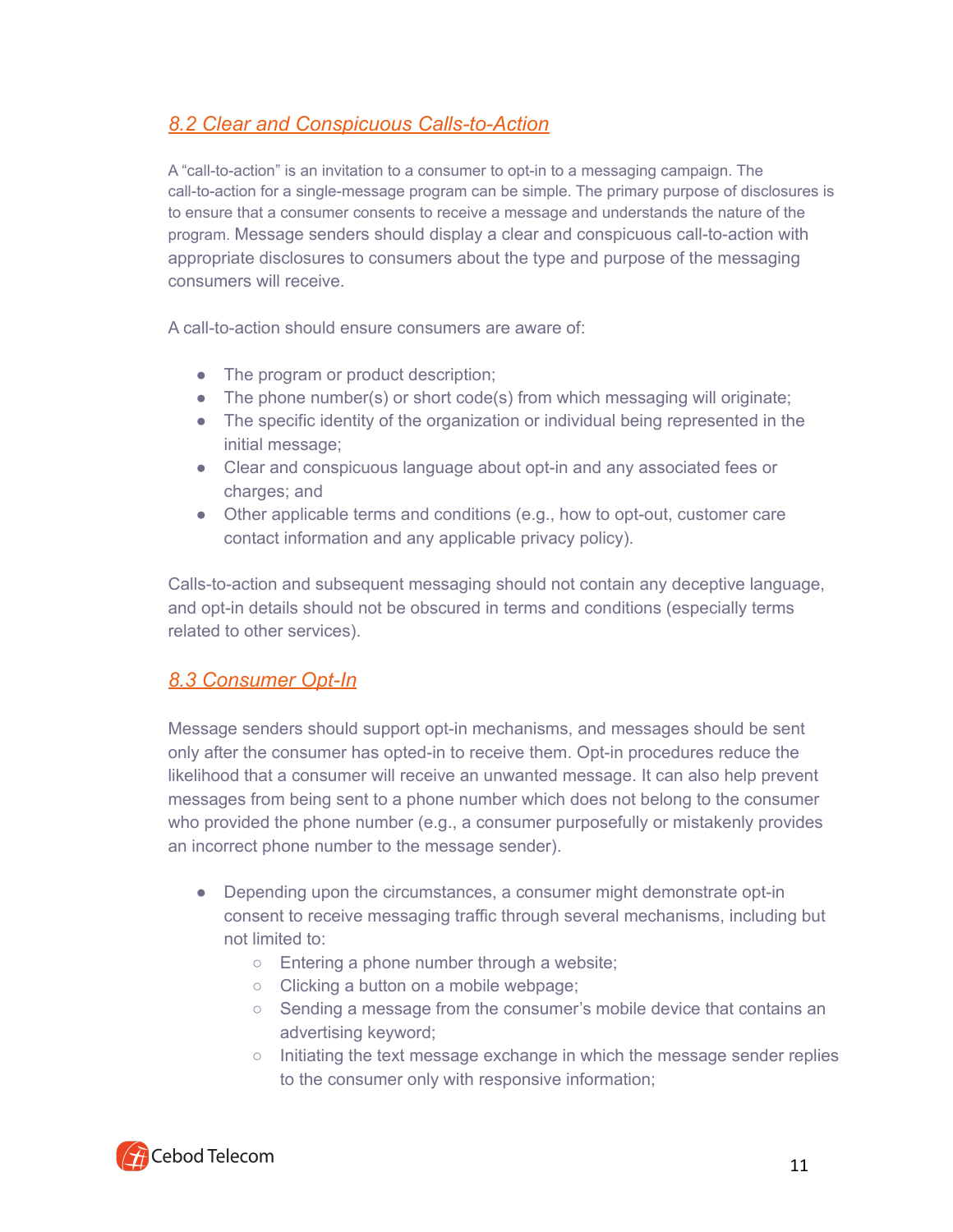- Signing up at a point-of-sale (POS) or other message sender on-site location; or
- Opting-in over the phone using interactive voice response (IVR) technology.

While the common short code handbook is a separate document specific to the common short code program, the common short code handbook has additional examples of opt-in consent which may be helpful to message senders.

Message senders should also document opt-in consent by retaining the following data where applicable:

- Timestamp of consent acquisition;
- Consent acquisition medium (e.g., cell-submit form, physical sign-up form, SMS keyword, etc.);
- Capture of experience (e.g., language and action) used to secure consent;
- Specific campaign for which the opt-in was provided;
- IP address used to grant consent;
- Consumer phone number for which consent to receive messaging was granted; and
- Identity of the individual who consented (name of the individual or other identifier (e.g., online user name, session ID, etc.)).

# *8.4 Confirm Opt-In Confirmation for Recurring Messages*

Message senders of recurring messaging campaigns should provide consumers with a confirmation message that clearly informs the consumer they are enrolled in the recurring message campaign and provides a clear and conspicuous description of how to opt-out.

After the message sender has confirmed that a consumer has opted-in, the message sender should send the consumer an opt-in confirmation message before any additional messaging is sent.

The confirmation message should include:

- The program name or product description;
- Customer care contact information (e.g., a toll-free number, 10-digit phone number, or help command instructions);
- How to opt-out;
- A disclosure that the messages are recurring and the frequency of the messaging; and

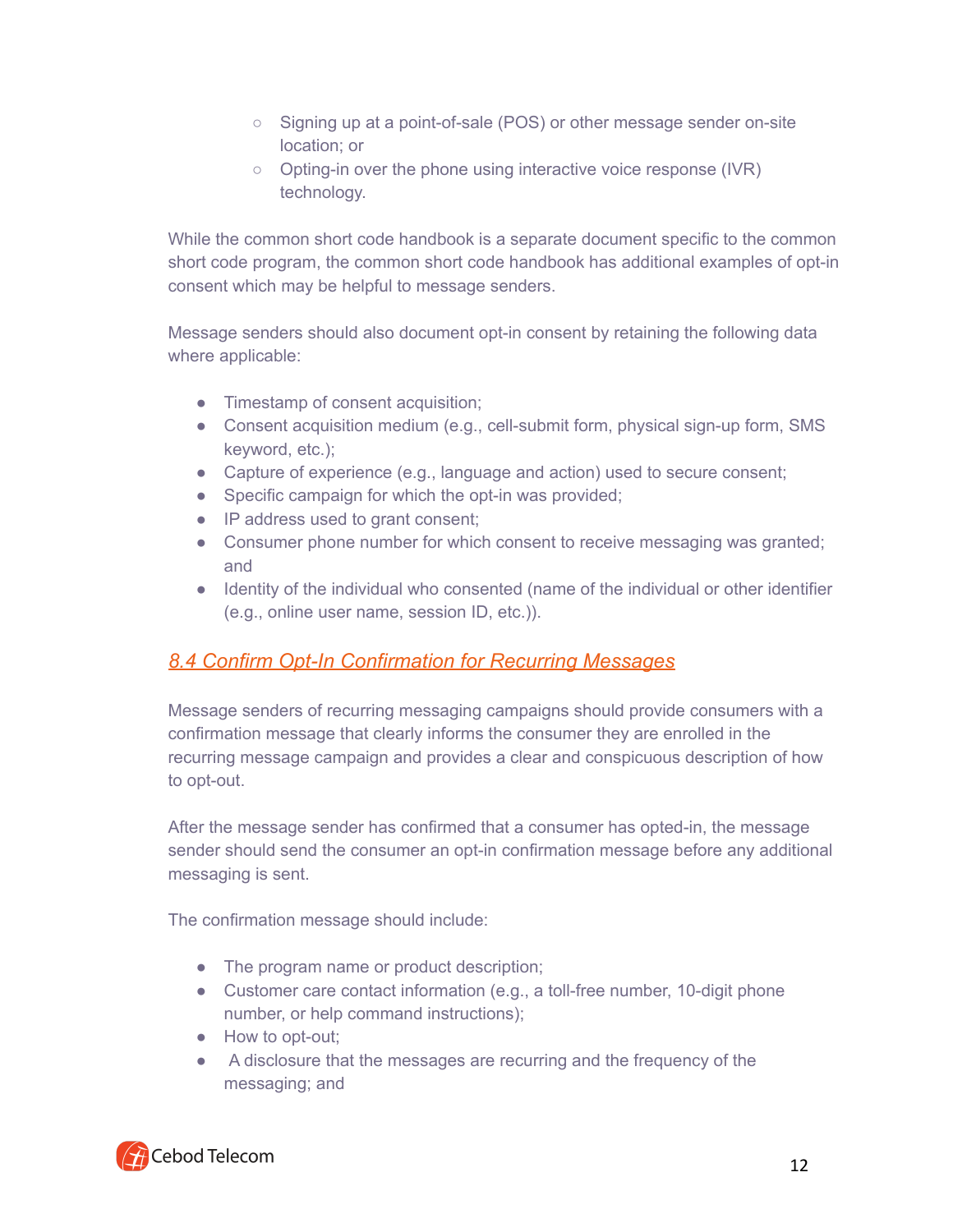• Clear and conspicuous language about any associated fees or charges and how those charges will be billed.

# *8.5 Consumer Re-Opt-In on Toll-Free Numbers*

A consumer may opt-in to a toll-free A2P campaign by texting the word "UNSTOP" to the sender's toll-free number. This keyword is not case sensitive and triggers opt-in only when sent as a single word.

Examples of valid re-opt-ins:

• UNSTOP including variations such as unstop, Unstop or UNStop

# *8.6 Single Opt-In per Campaign*

**Opt-ins are not transferable.** A consumer opt-in to receive messages should not be transferable or assignable. A consumer opt-in should apply only to the campaign(s) and specific message sender for which it was intended or obtained.

# *8.7 Renting, Selling, or Sharing Opt-In Lists*

Message senders should not use opt-in lists which have been rented, sold or shared to send messages. Message senders should create and vet their own opt-in lists.

# *8.8 Consumer Opt-Out*

Opt-out mechanisms facilitate consumer choice to terminate messaging communications, regardless of whether consumers have consented to receive the message. Message senders should acknowledge and respect consumers' opt-out requests consistent with the following guidelines:

- Message senders should ensure consumers have the ability to opt-out of receiving messages at any time;
- Message senders should support multiple mechanisms of opt-out, including phone call, email or text; and
- Message senders should acknowledge and honor all consumer opt-out requests by sending one final opt-out confirmation message per campaign to notify the consumer that they have opted out successfully. No further messages should be sent following the confirmation message.
- Message senders should state in the message how and what words effect an opt-out. Standardized "STOP" wording should be used for opt-out instructions, however opt-out requests with normal language should also be read and acted

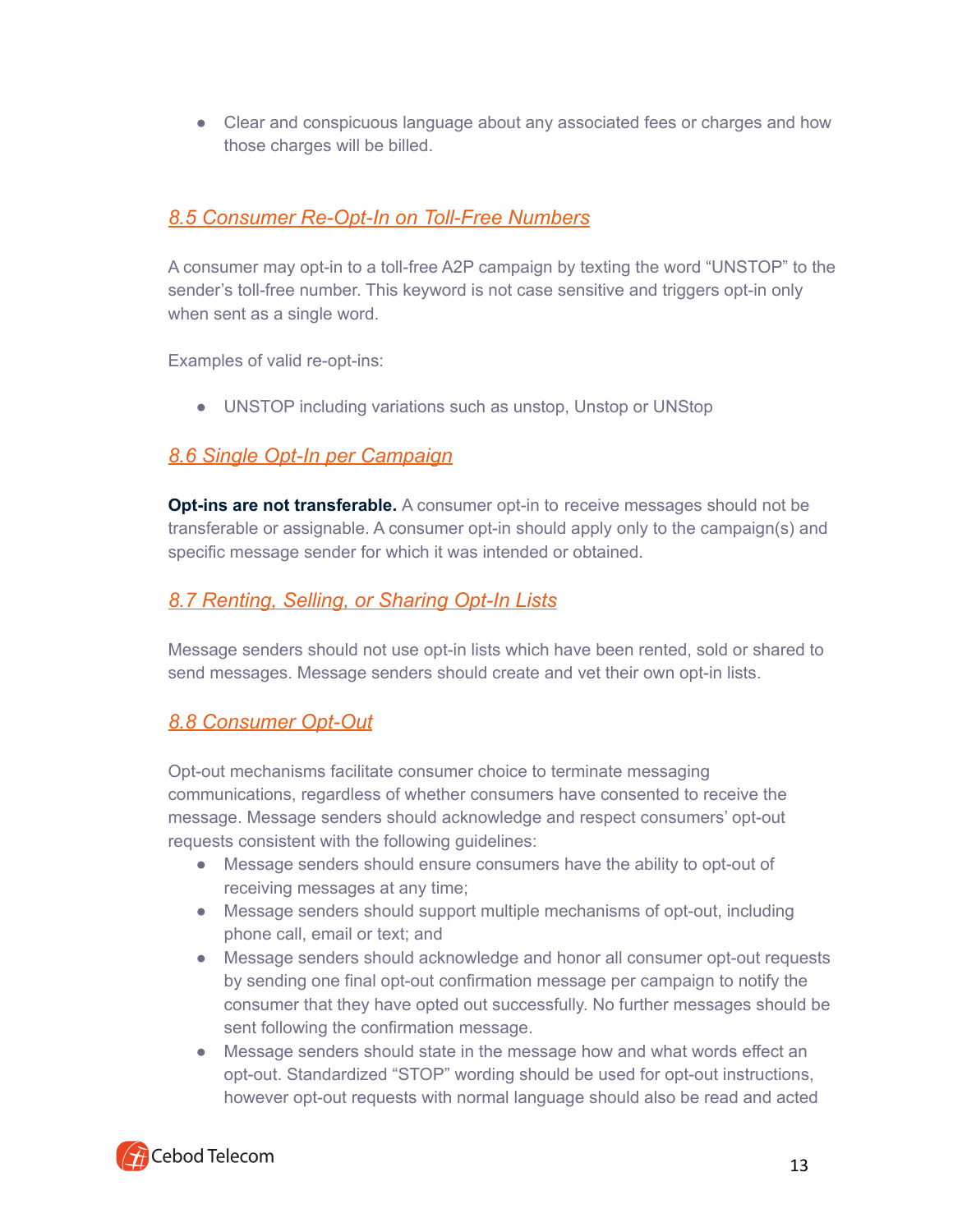upon by a message sender except where a specific word can result in unintentional opt-out. The validity of a consumer opt-out should not be impacted by any de minimis variances in the consumer opt-out response, such as capitalization, punctuation or any letter-case sensitivities.

Examples of valid opt-out messages:

- STOP including variations such as Stop or STop
- Quit
- Cancel
- Unsubscribe
- End
- Opt me out

# *8.9 High Opt-Out Rate*

Message senders who receive high volumes of opt-outs could be flagged and indicative of poor sending practices. In the case that the daily opt-out rate is 5% or higher, the toll-free carrier or other carriers may monitor the campaign. The carrier may reach out for campaign and opt-in details and/or suspend services of high opt-out rate flagged campaigns at its discretion, not to be unreasonably exercised. "Daily opt-out rate" is the total number of subscribers who received a campaign's SMS divided by the number of opted out subscribers who received a campaign's SMS in a 24-hour period.

## *8.10 Maintaining and Updating Consumer Information*

Message senders should retain and maintain all opt-in and opt-out requests in their records to ensure future messages are not attempted (in the case of an opt-out request) and consumer consent is honored to minimize unwanted messages. Message senders should process phone deactivation files regularly (e.g., daily) and remove any deactivated phone numbers from any opt-in lists.

# *8.11 Privacy and Security*

Message senders should address both privacy and security comprehensively in the design and operation of messaging campaigns. Cebod Telecom is not responsible or liable for any security or breaches experienced by the message sender.

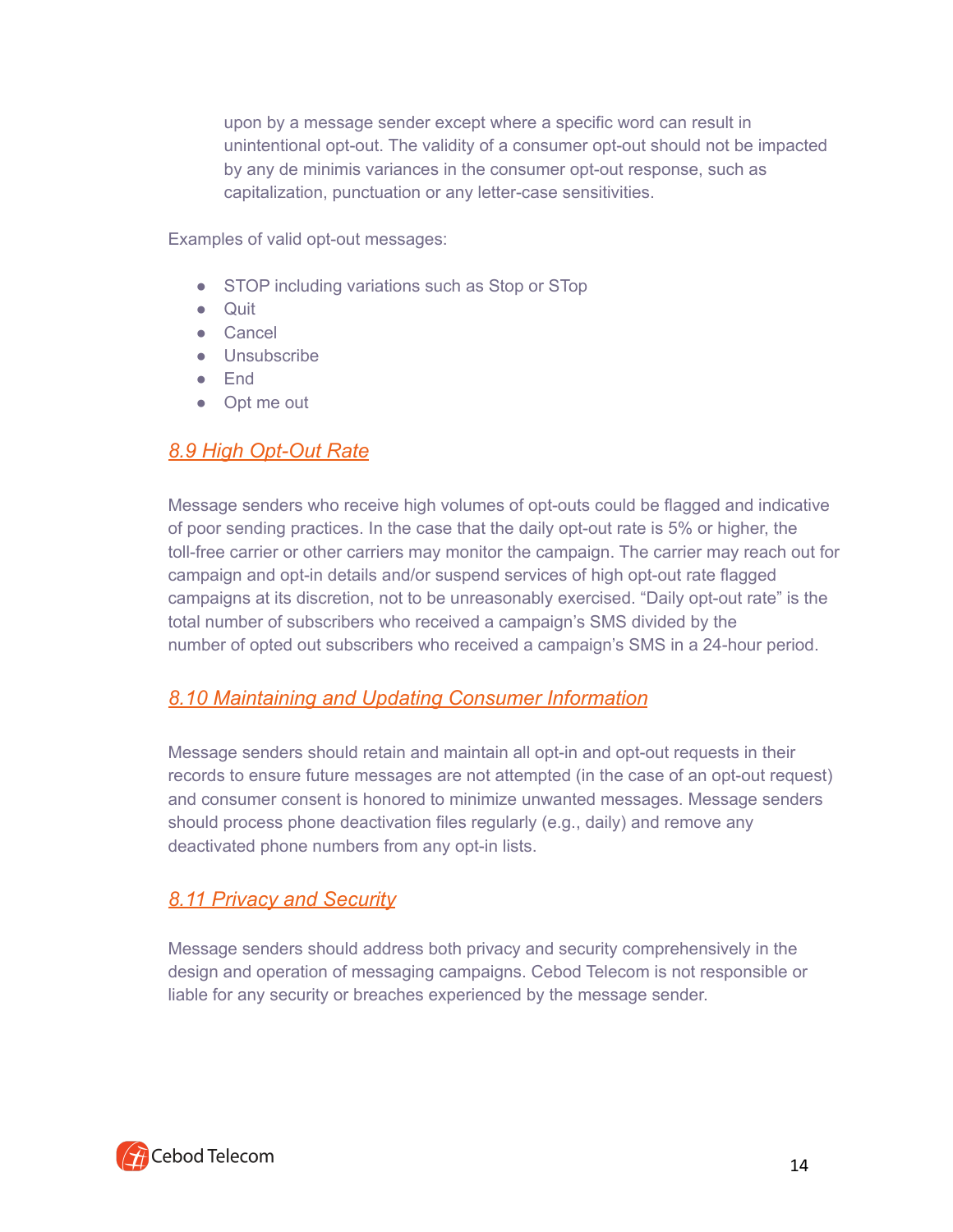## *8.11.1 Maintain and Conspicuously Display a Clear, Easy-to-Understand Privacy Policy*

Message senders should maintain and conspicuously display a privacy policy easily accessed by the consumer (e.g., through clearly labeled links) that clearly describes how the message sender may collect, use, and share information from consumers. All applicable privacy policies should be referenced in and accessible from the initial call-to-action. Message senders also should ensure that their privacy policy is consistent with applicable privacy law and their treatment of information is consistent with their privacy policy.

## *8.11.2 Implement Reasonable Physical, Administrative, and Technical Security Controls to Protect and Secure Consumer Information*

Message senders should implement reasonable security measures for messaging campaigns that include technical, physical, and administrative safeguards. Such safeguards should protect consumer information from unauthorized access, use, and disclosure. Message senders should conduct regular testing and monitoring to ensure such controls are functioning as intended.

#### *8.11.3 Conduct Regular Security Audits*

Message senders should conduct either a comprehensive self-assessment or third-party risk assessment of privacy and security procedures for messaging campaigns on a regular basis and take appropriate action to address any reasonably foreseeable vulnerabilities or risks.

# *8.12 Content*

## *8.12.1 Prevention of Unlawful Activities or Deceptive, Fraudulent, Unwanted or Illicit Content*

Message senders should use reasonable efforts to prevent and combat unwanted or unlawful messaging traffic, including spam and unlawful spoofing. Specifically, message senders should take affirmative steps and employ tools to monitor and prevent unwanted messages and content, including for example content that:

1. is unlawful, harmful, abusive, malicious, misleading, harassing, excessively violent, obscene/illicit, or defamatory;

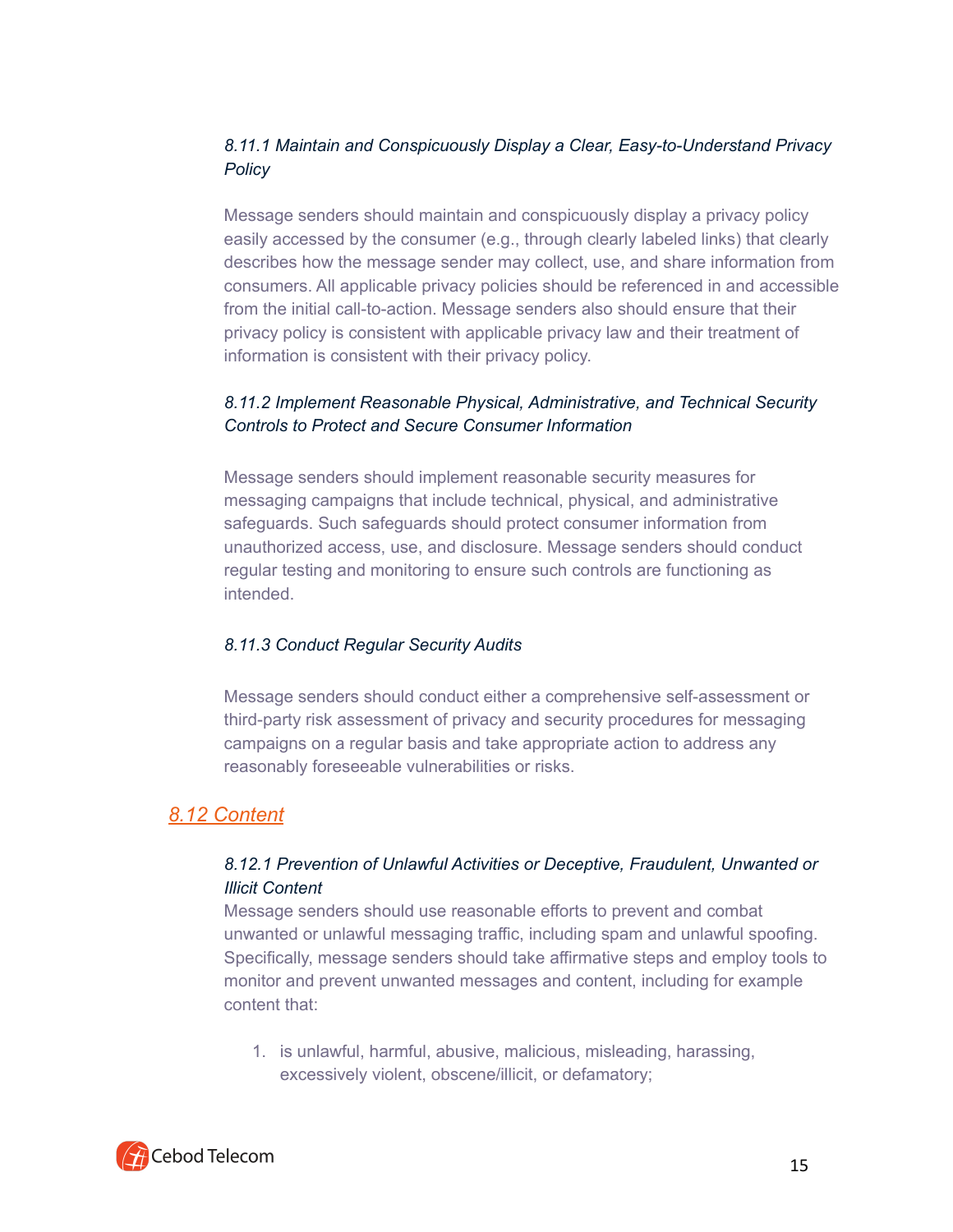- 2. deceives or intends to deceive (e.g.,phishing messages intended to access private or confidential information);
- 3. invades privacy;
- 4. causes safety concerns;
- 5. incites harm, discrimination, or violence;
- 6. is intended to intimidate;
- 7. includes malware;
- 8. threatens consumers; or
- 9. does not meet age-gating requirements.

Message senders can also review the common short code handbook for further examples of unwanted message content. Further, message senders should take steps to ensure marketing content is not misleading and complies with the Federal Trade Commission's (FTC) Truth-In-Advertising rules.

#### *8.12.2 Embedded Website Links*

Message senders should ensure links to websites embedded within a message do not conceal or obscure the message sender's identity and are not intended to cause harm or deceive consumers. Where a web address (i.e., Uniform Resource Locator (URL)) shortener is used, message senders should use a shortener with a web address and IP address(es) dedicated to the exclusive use of the message sender. Web addresses contained in messages as well as any websites to which they redirect should unambiguously identify the website owner (i.e., a person or legally registered business entity) and include contact information, such as a postal mailing address.

#### *8.12.3 Embedded Phone Numbers*

Messages should not contain phone numbers that are assigned to or forward to unpublished phone numbers, unless the owner (i.e., a person or legally registered business entity) of such phone numbers is unambiguously indicated in the text message.

# *8.13 Text-Enabling a Phone Number for Non-Consumer (A2P) Messaging*

An authentication and validation process should be used to verify the message senders' authority to enable non-consumer (A2P) messaging for a specific phone number. Message senders should only enable non-consumer (A2P) messaging with a phone number that the message sender has been assigned by a provider of telecommunications or interconnected Voice over Internet Protocol (VoIP) services.

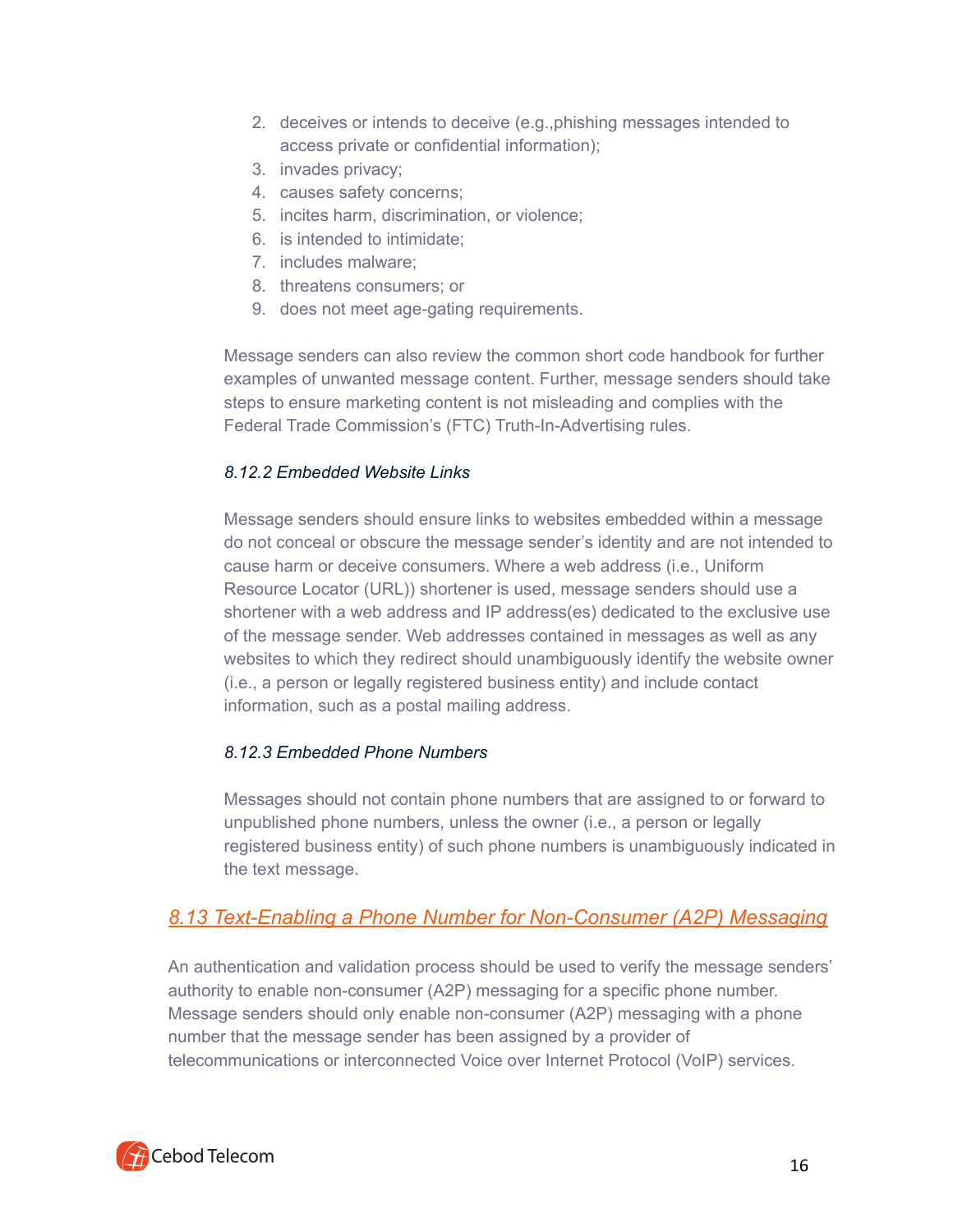#### *8.13.1 Toll-Free Campaign Registration*

For high volume and important toll-free campaigns, Cebod Telecom recommends registration with the toll-free provider before sending traffic. The information below is required for campaign review. The review time is generally 4–5 business days. Use case information below should be submitted to [support@cebodtelecom.com](mailto:support@cebodtelecom.com)

#### *8.13.1.1 Use Case Information*

- 8XX toll-free Number
- Use Case Summary
- Opt-In Process
- Message Examples
- Terms URL
- **Privacy Policy**

#### *8.13.2 10DLC Campaign Registration*

As of November 1st, 2020, AT&T requires A2P 10DLC traffic to be registered with the Kaleyra TCR platform. Non-registered campaigns are subject to blocking on the AT&T network and other carrier relays. AT&T will gradually shift A2P traffic to their A2P spam mitigation filters. Throughput could be increased based upon customer brand reputation and approval on the TCR platform. The campaign registration process includes brand registration (vetting application, if desired by the customer) followed by Campaign registration for AT&T approval. T-Mobile registration requirements are TBD. After the brand and CampaignID values are registered with Kaleyra, Cebod Telecom will allow for TN SMS and MMS feature provisioning on the approved A2P 10DLC CampaignID. The use case categories allowed on Kaleyra are below.

#### *8.13.2.1 Standard Categories*

- $\bullet$  2FA
- Account Notification
- Customer Care
- Delivery Notification
- Fraud Alert Messaging
- Higher Education
- Low Volume Mixed
- Marketing
- Mixed
- Polling and Voting
- Public Service Announcements

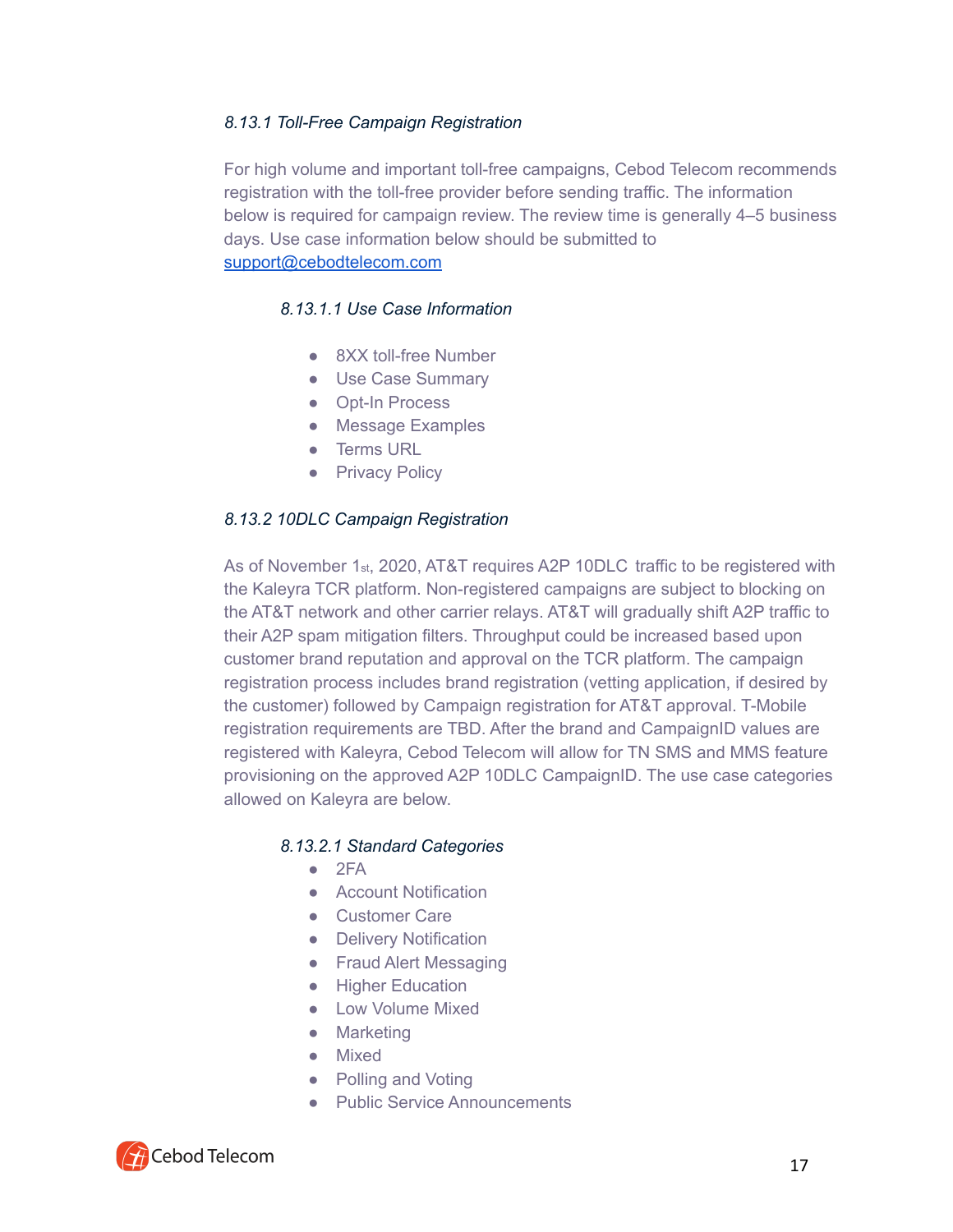#### *8.13.2.2 Special Types*

- Carrier Exemptions
- Charity
- Conversational Messaging
- Emergency
- Political \* Not currently allowed for carrier review
- Social
- Sweepstakes

Customers may register directly with Kaleyra at csp.campaignregistry.com/dashboard

Alternatively, customers may reach out to Cebod Telecom's messaging team via email at [support@cebodtelecom.com](mailto:support@cebodtelecom.com) for brand and campaign creation by Cebod Telecom on behalf of customers.

Failure to comply with these Guidelines may result in any of the following:

- Downgrade in message service class
- Suspension or termination of specific campaign, 10DLC numbers or message sender
- Unidentified or unknown message senders may result in 10DLC P2P class of service anti-spam policies being used.

Message classes and policies may be adjusted with notice, based on observed messaging campaign characteristics, such as subscriber complaints and unsubscribe requests.

AT&T message class information is as follows and subject to change.

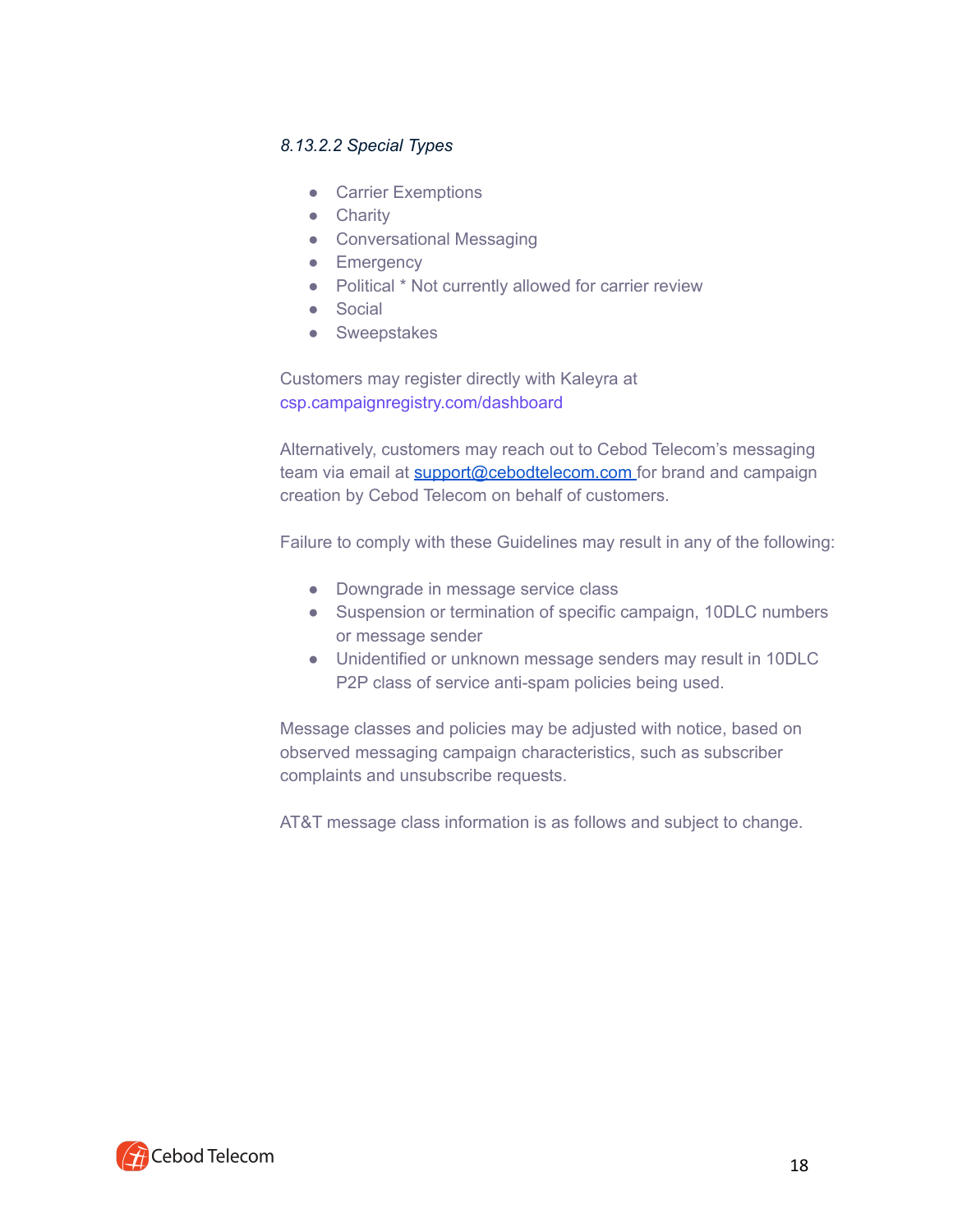| <b>Message</b><br><b>Class</b> | <b>Risk Level</b> | <b>Use Case</b>                                                                                       | <b>Campaign Type</b>        | <b>TPM</b> | <b>TPS</b>   |
|--------------------------------|-------------------|-------------------------------------------------------------------------------------------------------|-----------------------------|------------|--------------|
| A                              | Standard-Low      | 2FA/ Authentication<br>/Customer care/ Marketing<br>/ Mixed / Operations /<br><b>Higher Education</b> | Declared/Mixed<br>Marketing | 1800       | 30           |
| B                              | Standard-Low      |                                                                                                       | Declared/Mixed<br>Marketing | 1800       | 30           |
| $\mathsf{C}$                   | Standard-Medium   |                                                                                                       | Declared Use case           | 300        | 5            |
| D                              | Standard-Medium   |                                                                                                       | Mixed/ Marketing            | 300        | 5            |
| E                              | Standard-High     |                                                                                                       | Declared Use case           | 30         | 0.5          |
| E                              | Standard-High     |                                                                                                       | Mixed/ Marketing            | 30         | 0.5          |
| T.                             | Basic-High        | Low volume Mixed                                                                                      | Low volume Mixed            | 5          | 0.08         |
| G                              | Special           | Group messaging (Pools)<br><b>Bridge services</b>                                                     | Non-commercial              | 600        | 10           |
| P                              | Special           | Charity                                                                                               |                             | 60         | $\mathbf{1}$ |
| S                              | Special           | <b>Social Engagement</b>                                                                              |                             | 60000      | 1000         |
| Q                              | Special           | Political messaging                                                                                   |                             | 3000       | 50           |
| X                              | Special           | <b>Emergency services / Public</b><br>Safety                                                          |                             | 3000       | 50           |
| Z                              | Special           | Large CSP trial offers with<br>strict control and MNO audit<br>rights (MO Opt in)                     |                             | 60         | $\mathbf{1}$ |
| Y                              | Special           | <b>Trusted (Carrier</b><br>Exemptions)                                                                |                             | 1800       | 30           |
| W                              | Special-Trusted   | <b>Less Trusted (Carrier</b><br>Exemptions)                                                           |                             | 1800       | 30           |

# *8.14 Political Messaging*

Political campaigns should abide by the M<sub>3</sub>AAWG Mobile [Messaging](https://www.m3aawg.org/sites/default/files/m3aawg-mobile-messaging-bcp-political-programs-US-2020-04.pdf) Best Practices for Political Programs Best [Practices.](https://www.m3aawg.org/sites/default/files/m3aawg-mobile-messaging-bcp-political-programs-US-2020-04.pdf)

#### *8.14.1 T-Mobile Political Messaging*

To run 10DLC messaging campaigns on the T-Mobile network, a special registration and third-party verification check is required (Campaign Verify). This is required to ensure the authenticity of the political entity.

Political candidates are required to send extended information that includes the following requirements:

- Campaign must be on a dedicated application address
- 10DLC only: Vetting must be confirmed through Campaign Verify (www.campaignverify.org)
- Campaign Verify Token
- FEC Committee ID
- Politician/Organization Name
- Politician/Organization Website

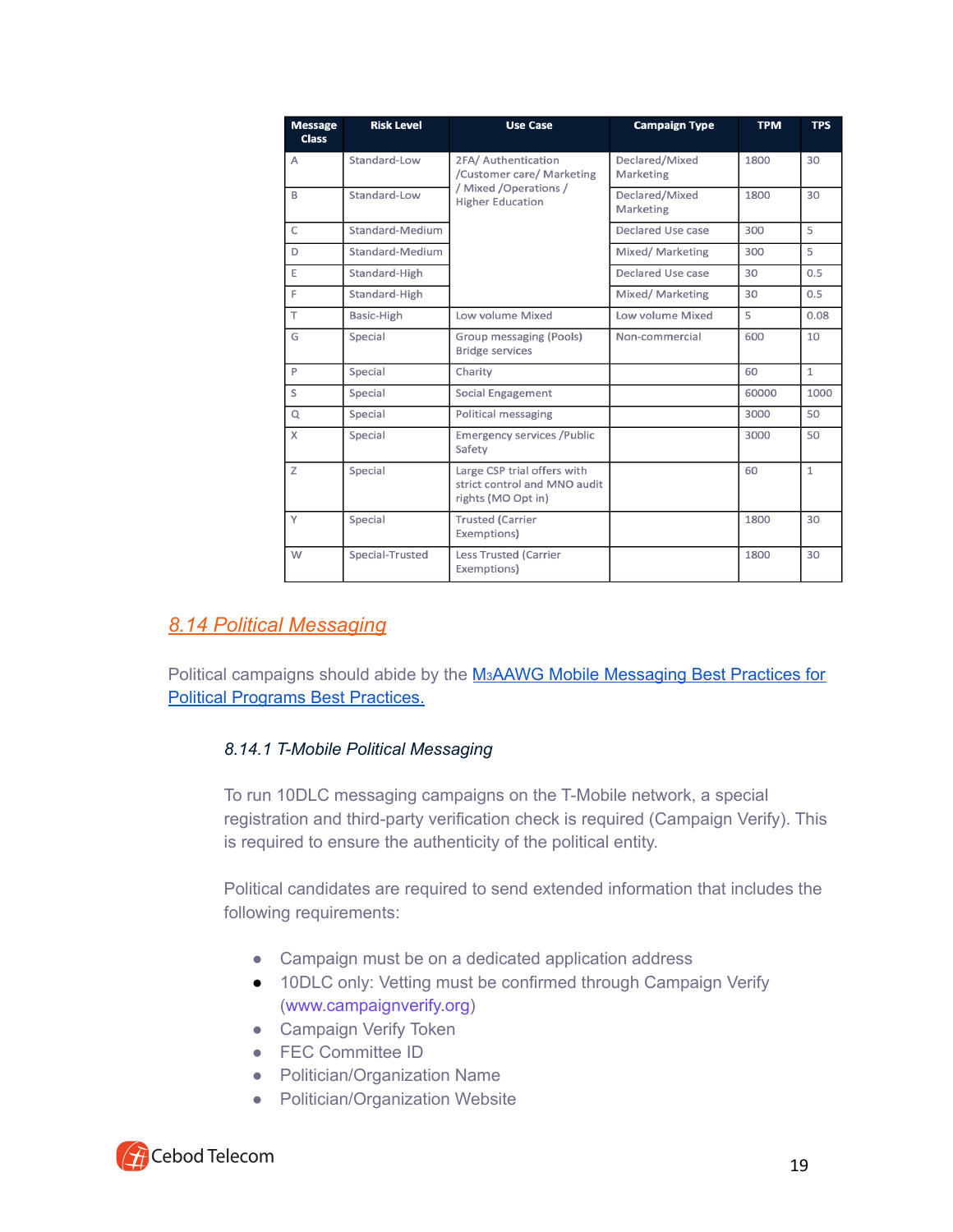# *8.15 A2P Toll-Free Messaging in Canada*

The Canadian market is continuing to evolve with regards to texting over A2P routes. Please reference our entire Best Practices for adherence on Canadian networks. Additionally, we have included the rules below, which should be followed.

#### *8.15.1 Opt-Out*

Opt-out must be below 1%

#### *8.15.2 Stop Language*

Campaigns must send stop language on the first and 5th message or once a month for continued customer awareness. However, sending it on every message is recommended.

#### *8.15.3 Single Number Sending*

If a single number gets blocked with the Canadian carriers, please do not move traffic to another number.

#### *8.15.5 Brand Identity*

Messages should always identify who the sender of the message is.

#### *8.15.6 Message Frequency*

The number of messages sent to a subscriber should not exceed 10 in a month. If there is an expectation that the subscriber will receive multiple messages, then that should be stated during the opt-in process.

#### *8.15.7 Customer Support Keywords*

Campaigns should support HELP, INFO and STOP as well as all French translations and send a bounce back in the corresponding language of the keyword.

#### *8.15.8 False Positives*

Cebod Telecom monitors on behalf of customers, but we encourage any issues to be reported to [support@cebodtelecom.com](mailto:support@cebodtelecom.com)

#### *8.15.9 Data Rates May Apply Verbiage*

When a customer receives a message termination (MT) with a link to a website, messages must also state that "Data rates may apply."

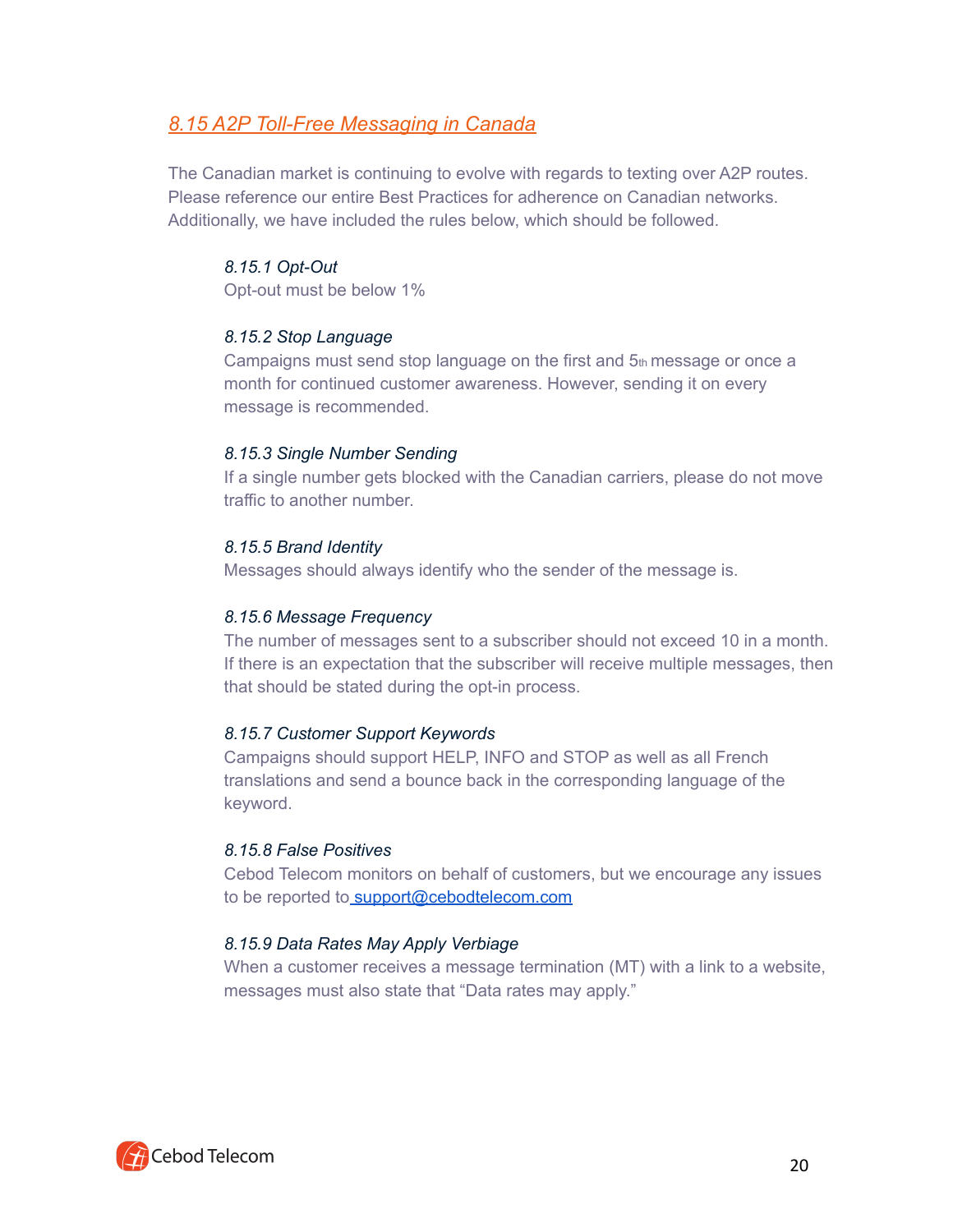# **9.0 Technical Message Specifications**

# *9.1 Message Content Length*

- UCS-2 (16 bit) = 70 character maximum. For longer multi-part messages, a user data header (UDH) is added to the message to instruct the receiving device on how to reassemble the message, resulting in a maximum of 67 characters for the body of the message.
- Latin1 (8 bit) = 140 character maximum. For longer multi-part messages, a user data header (UDH) is added to the message to instruct the receiving device on how to reassemble the message, resulting in a maximum of 134 characters for the body of the message.
- GSM7 (7 bit) = 160 character maximum. For longer multi-part messages, a user data header (UDH) is added to the message to instruct the receiving device on how to reassemble the message, resulting in a maximum of 153 characters for the body of the message.
- Any message segment which has been broken up from a single message due to length will be treated as a single message as will messages to multiple recipients.

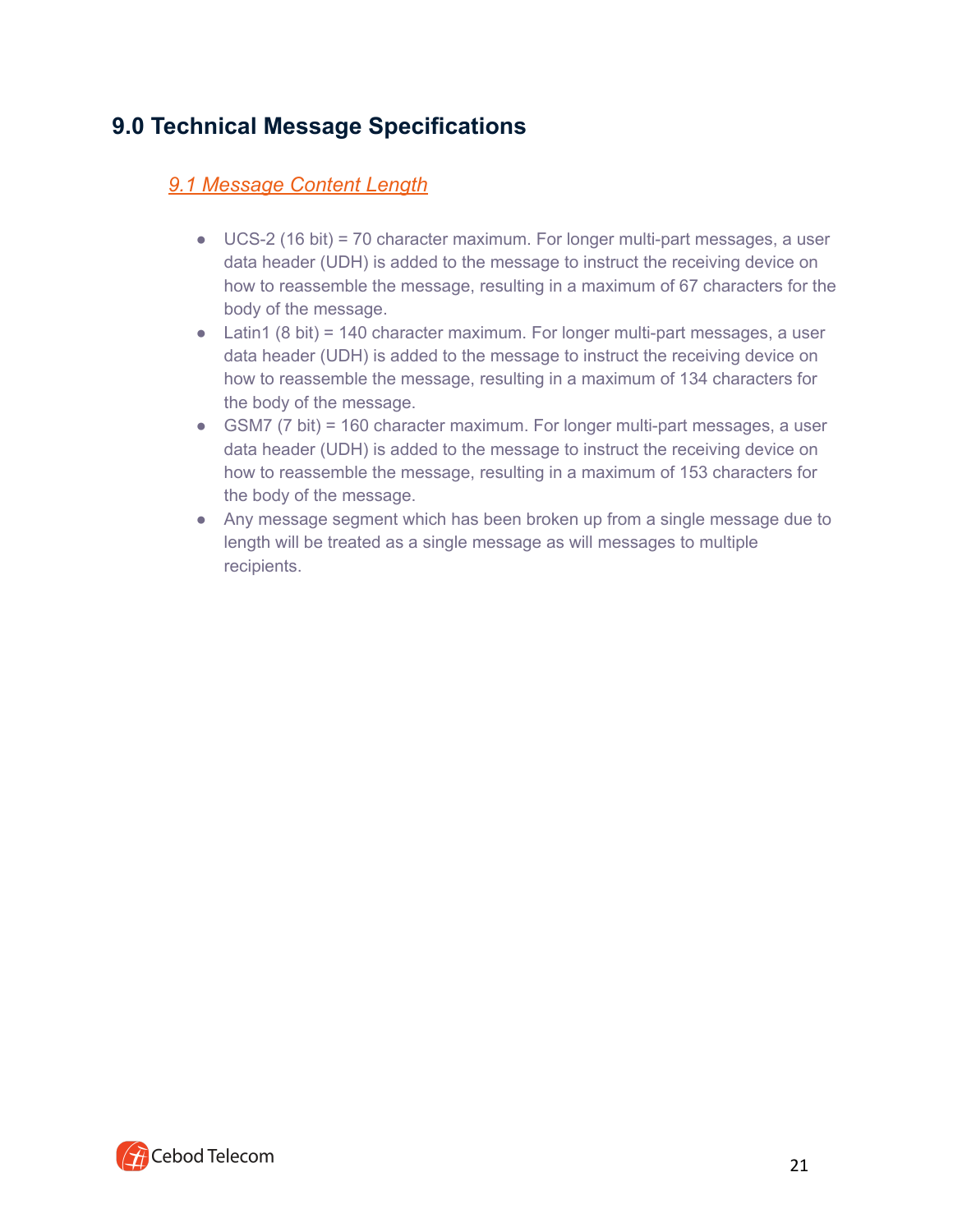# *9.2 MMS Specific Policies*

● **Maximum file size:** Operators support different maximum file attachment sizes. Files of 2MB or less will be resized to the appropriate destination operator defined limit. AT&T supports up to 1.2MB for transcoding to user handsets. Files over 2MB are not supported and will be rejected.

**File types:** A list of currently supported file types are below. File types outside of this list are not supported and will be rejected.

| <b>File Type</b> | <b>Extension</b> |
|------------------|------------------|
| audio/3gpp       | .3gp             |
| audio/amr        | .amr             |
| audio/amr        | .3ga             |
| audio/mp4        | .m4a             |
| audio/mp4        | .m4p             |
| audio/mp4        | .m4b             |
| audio/mp4        | .m4r             |
| audio/mpeg       | .mp3             |
| audio/wav        | .wav             |
| image/bmp        | .bmp             |
| image/bmp        | .dib             |
| image/gif        | .gif             |
| image/jpeg       | .jpg             |
| image/jpeg       | .jpeg            |
| image/png        | .png             |
| video/3gpp       | .3gp             |
| video/h263       | .h263            |
| video/h264       | .h264            |
| video/mp4        | .mp4             |
| video/mp4        | .m4v             |